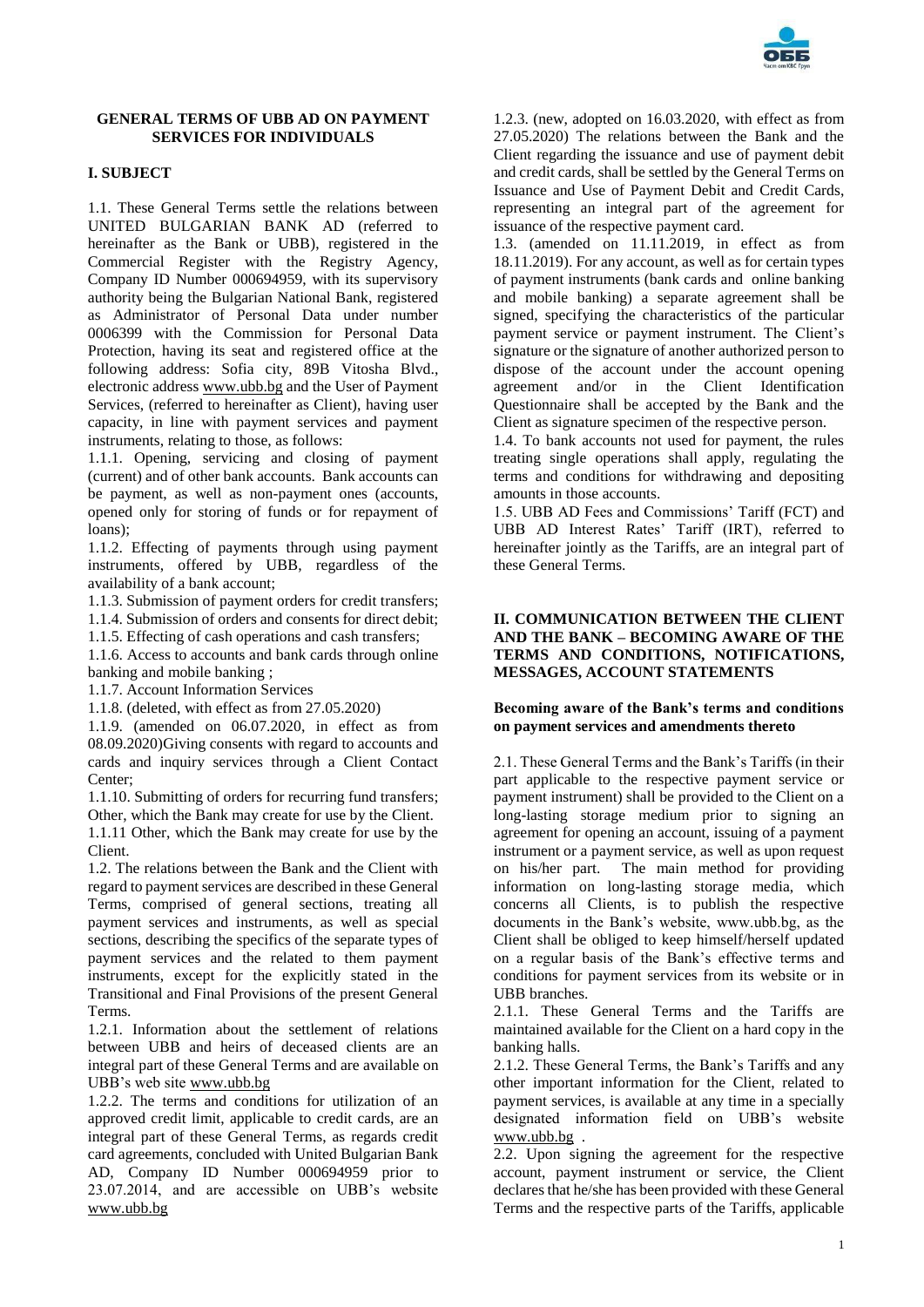

thereto, has become aware of those and has made an informed decision to sign the agreement.

2.3 The Bank shall employ due care to inform its clients of all amendments to these General Terms and the Tariffs in relation to the terms and conditions for effecting of payments, by disclosing information on that not later than two months prior to entering into effect of the changes by one or several of the specified ways:

2.3.1. Detailed information, including all amendments:

а. At specially designated places in the banking halls;

b. At UBB's electronic address [www.ubb.bg](http://www.ubb.bg/) in the especially designated for the purpose information field, pursuant to Item 2.1.2 above;

2.3.2. Information on availability of amendments:

а. In the monthly statement to the Client, as the notification shall be considered made, effective from the day when he/she could have received the statement.

b. (deleted, with effect as from 27.05.2020)

2.4. The change shall become effective on the date, indicated in the Bank's notification and shall concern all users of UBB payment services. Upon the Client's disagreement with the changes he/she may at any time terminate the frame agreement prior to the date, on which the said changes are proposed to become effective, without being liable for any expenses and indemnities.

2.5.1. The minimum two-month period shall not be applicable to the cases of adding a new service or expanding the access channels to an available service, i.e. in the cases when the Bank adds new terms and conditions or proposes more favorable terms and conditions than those, preceding the amendment. 2.5.2. (deleted, with effect as from 27.05.2020)

### **Change of interest rates on deposit bank accounts (time deposits)**

2.6. In case of a change in interest rate terms and conditions, applied by the Bank on deposits, opened prior to the date of the change, the interest rate terms and conditions shall be updated after the maturity date and shall concern the next agreed deposit period.

### **Individual information – account statements for movement on accounts and operations with payment instruments**

2.7. (amended on 01.07.2019, effective as of 22.07.2019, on 16.03.2020, in effect as from 27.05.2020) The client shall have access to the individual information about account movements and balances and information about operations with a payment instrument depending on the provisions of the respective contract for account/payment instrument and these General Terms to be received on a hard copy in a branch of the Bank or available to be viewed and printed - in the Client's user profile in UPAY payment gateway (www.ubbpay.bg), in online/mobile banking or by email – at a valid email address specified by the Client.

2.7.1. (amended on 16.03.2020, with effect as from 27.05.2020)The client may request receipt of notification for the availability of a new account statement under

his/her user profile within UPAY payment gateway by activating the service via UPAY payment gateway [\(www.ubbpay.bg\)](http://www.ubbpay.bg/). Notifications for the availability of a new account statement shall be sent only to an e-mail address, verified by the Bank, as the service shall be free of charge.

2.7.2. The client shall undertake to inform the Bank in case of his/her failure to receive account statements in the agreed/requested manner. In case of a non-received account statement, of which the Bank has not been informed and more than one period of the agreed term for its receipt has elapsed, it shall be considered that the Client has acted with negligence and has not employed the due care to receive information of the effected transactions, unless he/she has proven an objective impossibility during that period to either notify the Bank or to become informed of his/her account movement / payment instrument transactions.

2.7.3. If the Client has indicated an incomplete or incorrect address, as well as in case he/she has failed to notify the Bank in either writing or by calling its Client Contact Centre of a change in his/her address, all notifications and invitations for which that is the selected manner of notification, sent by the Bank to the Client at the indicated address, shall be considered validly delivered. Upon a twofold failure on different days to find the Client at the address stated by him/her for the purpose of serving the notification, sent by the Bank (regardless of its nature), then the said notification shall be deemed validly delivered.

2.7.4. (amended on 01.07.2019, effective as of 22.07.2019) A statement upon request may be received at any branch of the Bank. When it is received, the Bank shall send a free text message at the Client's mobile phone number registered with the Bank, containing information about the account balance in line with the statement.

2.7.5. Information on account movements/effected transactions over a current period (encompassing the current and the previous month) may be also obtained through the Client Contact Centre, in accordance with these General Terms.

2.7.6. ( in effect since 31.10.2018.) The Bank shall provide at least once per annum upon the Client's request at a branch of the Bank a report on all charged fees, and, if applicable, information about the interest rates for payment account overdraft, credit interest rate on the payment account, as well as the total amount of the accrued interest for the respective period for the services, pertaining to the payment account.

2.7.7. (new, adopted on 01.07.2019, effective as of 22.07.2019) The Bank shall send a free text message once a year at the Client's mobile phone number registered with the Bank, containing information about the balances of the Client's accounts on which there have not been movements in the previous calendar year.

2.8. Each online banking Client, as per the Bank's terms and conditions for this type of service, may receive information on his/her account movements /transactions with his/her payment instrument in his/her personal user profile in the online banking for the period after signing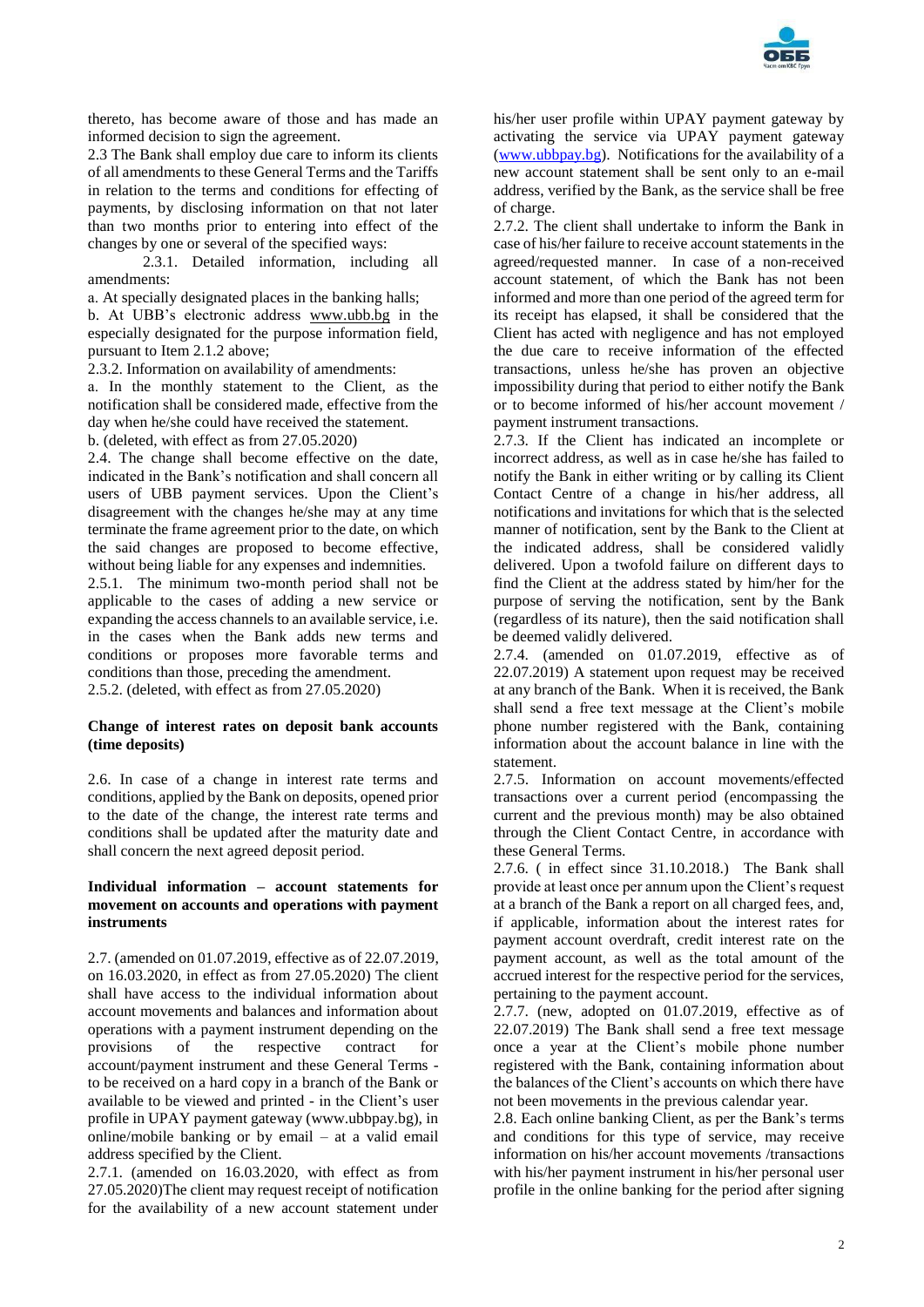

the Online Banking Agreement and after adding the account for use through this channel.

2.9. Each client of UBB, registered and identified as such within UPAY payment gateway [\(www.ubbpay.bg\)](http://www.ubbpay.bg/), shall obtain access to information about his/her account movement and transactions with a credit card/OK card through his/her personal user profile. Clients, registered in UPAY and identified as UBB clients, shall receive from the Bank notification for availability of a new credit /OK card statement without the need for making an additional request. An electronic account statement shall be sent, following service request in UPAY payment gateway. Notifications shall be sent to the verified electronic address, stated in UPAY. As regards the use of UPAY payment gateway, UBB AD General Terms on Using the Payment Gateway by Individual Clients shall apply.

2.10. (deleted, with effect as from 27.05.2020)

2.11. The communication between the parties hereunder shall be mutual and in both directions, in view of which the Client shall be obligated to keep himself/herself updated on a regular basis (at least once per two months) of the changes or the new features of payment services, which UBB offers, through the Bank's website, its branch network or over the phone of the Client Contact Center. The non-performance on this obligation shall be considered a violation of these General Terms and the specific agreement.

2.12. Clients, who have provided and verified their email address, shall obtain information about the products and services, used by them, as well as up-to-date information about other products and services, offered by the Bank. Email verification shall be made through online banking or the UPAY payment gateway. All notifications about payment products and services, sent by the Bank to the Client at an email, registered by the latter and verified by the Bank, shall be considered duly delivered.

# **III. TERMS AND CONDITIONS FOR REGISTRATION AND IDENTIFICATION OF CLIENTS UPON SIGNING AGREEMENTS FOR OPENING OF ACCOUNTS / ISSUING OF PAYMENT INSTRUMENTS AND REMOTE FINANCIAL SERVICES**

# **Identification of clients.**

3.1.1. (amended on 03.02.2020, in effect as from 01.04.2020) According to the applicable legislation the Bank shall identify and verify the identity of clients, by demanding the respective documents, serving for ascertaining their identity. Identification of clients may also be effected remotely through the specialized application for mobile devices (Mobile Banking) of the Bank, and the compatible with it means for remote authentication, ensured by providers of remote authentication means, while observing the applicable legislation. .

3.1.2. (amended on 03.02.2020, in effect as from 01.04.2020) The Client shall prove his/her identity with a valid identity document containing a photograph,

issued in accordance with the Bulgarian legislation, or the legislation of the country, whose citizen he/she is. Upon remote authentication the client shall prove his/her identity by a valid ID card and shall state/fill out all needed data and facts by means of an electronic statement, signed with a Qualified Electronic Signature, issued by a provider of qualified authentication services. With regard to foreigners, permitted to reside in this country residence permits (long-term or permanent) shall be also required, issued by the authorities of the Ministry of Interior. Upon subsequent servicing the client shall identify himself/herself with the document, used upon making the initial identification or with a re-issued document of the same type.

Remote authentication of foreigners is not allowed.

3.1.3. (amended on 03.02.2020, in effect as from 01.04.2020) Representatives of local or foreign natural persons, authorized to open /close accounts, as well as effect operations on these persons' behalf and for their account shall be subject to that same identification /verification procedure, as applicable to the Client. Remote authentication per proxy is not allowed.

3.1.4. The Client, respectively his/her representative shall consent to the Bank's photocopying his/her identity document for its archives and for having it entered in its electronic system.

3.2. Along with the identification document the Bank may require from the Client or his/her representative also other documents, as well as the filling out of certain declaration statements in view of the particular product, adherence to regulatory requirements or implementation of good banking practices.

3.3.1. The Client shall be obliged to inform the Bank, (through official or notarized private documents), of each and every change in the facts and circumstances, representing a regulatory requirement for opening an account, which may entail change in identification data and ascertained circumstances upon the initial registration in the core banking system. In case of ambiguity in data regarding a Client, the Bank may deny performance of a transaction until the duly certification of the occurred changes in the data.

3.3.2. Upon signing an agreement for opening a new account / issuing of a new payment instrument, the Client shall present only recent data, in case there are changes after the initial registration or such data, required according to the specifics of the Agreement for the respective payment instrument.

3.4. The Bank shall be entitled to refuse registration of a client, respectively the opening of an account, with no obligations to motivate the reasons for the denial.

### **Terms and conditions for treatment of persons, authorized by the Client**

3.5.1. Account disposal by a proxy shall be permitted in all branches, in case that the power of attorney has been input in UBB's Authorities Verification Electronic System. The Client has the option to restrict the proxy's disposal to particular branches, as stated in the power of attorney. The power of attorney shall be provided by the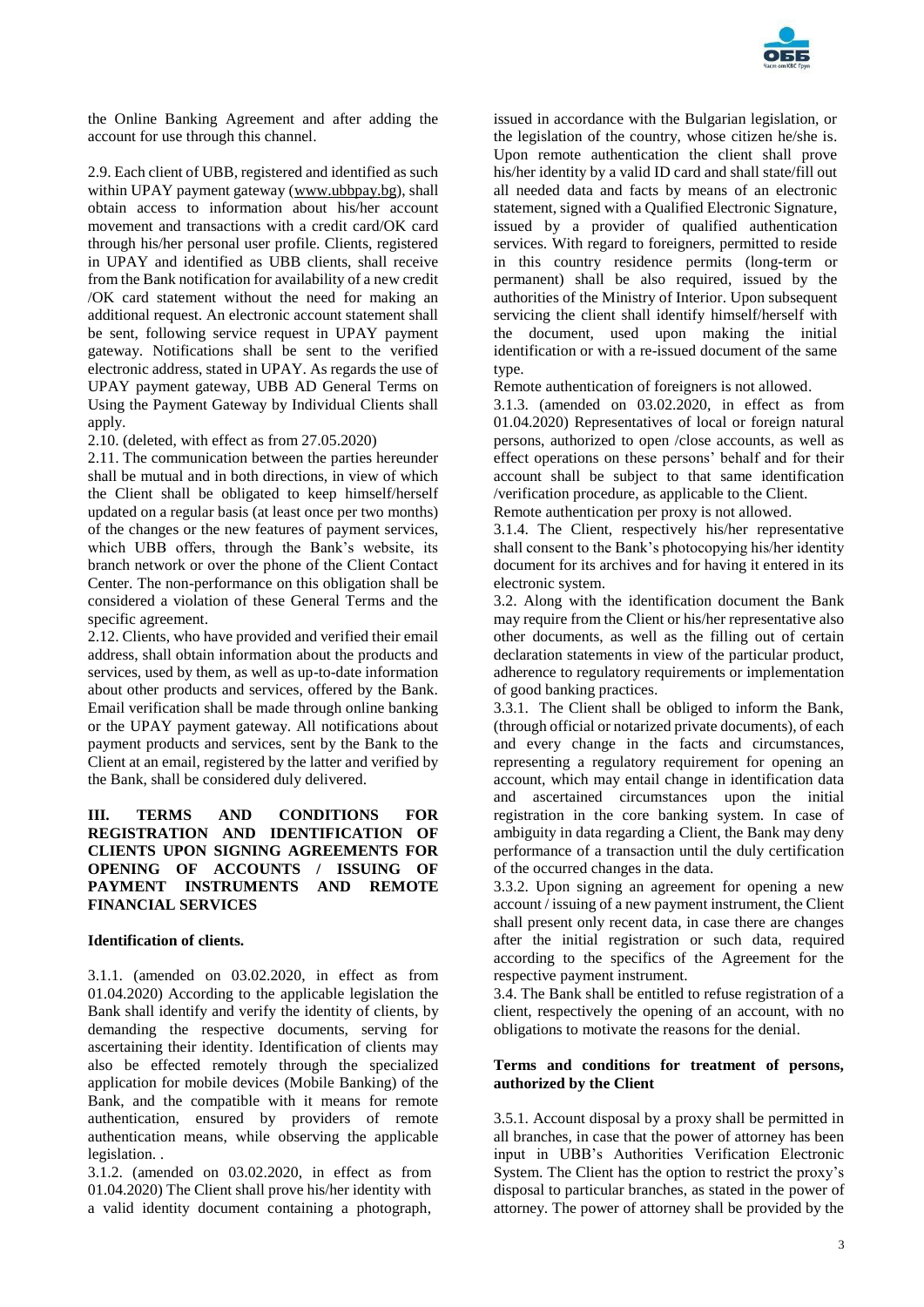

proxy in original or in a notarized copy, true to the original.

3.5.2. (amended on 16.03.2020, in effect as from 27.05.2020) In case of disposal with amounts in the account by a proxy, the latter shall have to present the identification document, described in the power of attorney. The Bank shall accept the proxy's identification to be also made with a reissued document (upon expiry of the validity of the one, described in the power of attorney). The power of attorney shall have to explicitly indicate the Client's will for disposal by the proxy of the amounts in the account. The Bank and the Client shall explicitly agree that a power of attorney for account disposal rights shall also include the proxy's right of disposal via online and mobile banking, unless the power of attorney explicitly stipulates that the right of disposal shall be limited to the method of physical presence only. 3.5.3. Opening of an account by a re-authorized person shall not be allowed. The performance of operations by a re-authorized person in an already opened account shall be allowed only in case the Client has indicated in his/her initial power of attorney the right of the empowered person to re- authorize.

3.5.4. Should the power of attorney contain complicated assumptions, amount limits or other specific restrictions or requirements of the Client, the Bank may either demand opening of a special-purpose account, pursuant to Item 4.1.3. of the present General Terms, or refuse the rendering of the service to the Client.

3.5.5. In case that the Bank has not been notified beforehand and in writing by the Client that a proxy will appear on his/her behalf, as well as in terms of the range of his/her powers, and the presented power of attorney contains texts, which application is ambiguous, or there is a considerable time period elapsed since the moment of the power of attorney's drafting or its last use, as well as in other cases, explicitly indicated herein, the Bank may refuse rendering the service to the proxy, without justifying its interpretation of the authorization clauses.

3.5.6. In case of changes in the persons, authorized to dispose of the amounts in the account, the Client shall be obliged to immediately and personally notify the Bank. In case of non-notification, the Bank shall be entitled to the rights under Item 3.5.5. In addition, a Data Amendment Card shall be submitted, in the cases when individuals also use online banking.

3.5.7. The Bank accepts that powers of attorney for disposal of current accounts and savings deposits shall concern also deposits, opened to those.

3.5.8. The Bank shall not accept powers of attorney from Clients, (except for powers of attorney, drawn on the basis of a sample form of the Bank), if the date of attestation of the Client's signature precedes the date of appearance of the proxy at the Bank by more than five years.

3.5.9. For representation purposes through a power of attorney, attested by a foreign notary, the authorizer shall have to personally submit the power of attorney at the Bank.

**Powers of attorney, with signatures attested by a notary public, certified by Bulgarian consulate officials abroad; powers of attorney, certified by local administration authorities in the Republic of Bulgaria and registry judges; powers of attorney, certified by foreign notaries**

3.6.1. (amended on 16.03.2020, with effect as from 27.05.2020) For the purposes of receiving authentication means for access to online and mobile banking, the Bank shall neither accept powers of attorney with attestation of the Client's signature made by local administration authorities in the Republic of Bulgaria and registry judges pursuant to the procedure of Art. 83 of the Notaries and Notarial Activities Act, nor such, attested by foreign notaries.

3.6.2. The Bank shall accept powers of attorney for disposal of Client's funds upon physical presence, effected through a proxy, holding a power of attorney, certified by a Bulgarian notary public or local administration authorities in the Republic of Bulgaria and registry judges as per Art. 83 of the Notaries and Notarial Activities Act, as well as powers of attorney, certified by Bulgarian consular officials abroad, and in case of foreign notaries- such operating only in the United States of America, Canada and the European Union countries.

3.6.3. Powers of attorney, as well as other official documents, drawn up in a foreign country, shall be presented to the Bank certified in a Bulgarian embassy or consulate in the respective country or legalized, respectively accompanied with an "apostille" and translated into Bulgarian language by a sworn translator.

# **Authorization for remote access to payment instruments**

3.7.1. (amended on 16.03.2020, with effect as from 27.05.2020) Remote access payment instruments –online and mobile banking - shall be used personally by the Client, as he/she shall be entitled to authorize third persons for performing operations with these payment instruments, upon observance of the provisions herein. The persons, authorized under the preceding sentence shall not be entitled to re-authorize third persons for operation in the online/mobile banking.

3.7.2. The Bank shall accept proxies for signing agreements on the Client's behalf, as well as for receiving a payment instrument and its personalized security features after its issuance/re-issuance by the Bank, conditioned on observance of the present General Terms and availability of an explicit provision in the power of attorney about such actions.

3.7.3. (amended on 16.03.2020, with effect as from 27.05.2020) Submitting a request for a change of a mobile phone number for the purpose of receiving personalized security features – SMS passwords/ codes for activation and verification upon using the online/mobile banking shall be performed personally by the Client, and by a proxy only if he/she has been explicitly authorized for this action, as the power of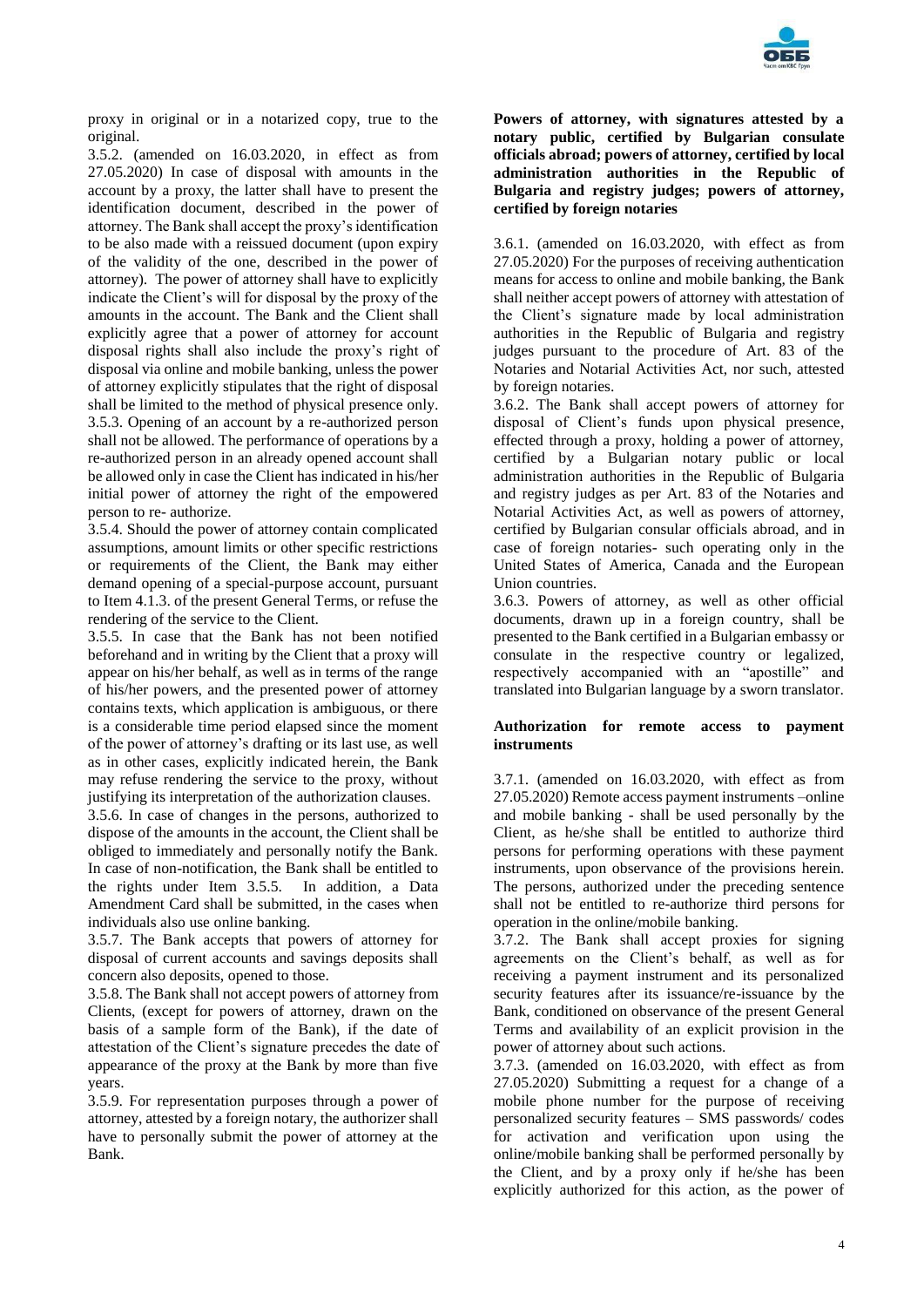

attorney shall have to specify a particular mobile phone number.

3.7.4. (deleted, with effect as from 27.05.2020)

# **Power of attorney's revocation**

3.8.1. The revocation of a power of attorney shall be made in writing and explicitly by the Client as this could be performed personally at any branch of the Bank or through a notification.

3.8.2. The Bank shall terminate the rendering of payment services under a power of attorney, when it has received a notification in writing that the power of attorney has been terminated or revoked. The Bank shall not be held liable when it has not been timely notified in writing of either the revocation or termination.

3.8.3. The appearance of a new proxy shall not terminate the former proxies' powers.

3.8.4. (new, adopted on 16.03.2020, in effect as from 27.05.2020) Upon revocation of the power of attorney of a Client's proxy, entitled to access online/mobile banking, the Client shall also fill in a Data Amendment Card to discontinue the said person's access to the accounts via the online banking system.

# **IV. ACCOUNT TYPES**

4.1. The Bank shall open the following account types to individuals:

4.1.1. Current accounts;

4.1.2. Savings accounts;

4.1.2.1. Saving deposits;

4.1.2.2. Time deposits;

4.1.3. Accounts with a special regime and purpose: with predefined terms and conditions for disposal or serving a special purpose (donor account, account in favor of a third person); accounts with guarantee functions (escrow accounts), opened to service a large-value purchase, in view of guaranteeing on the part of the Bank, that upon proving the conclusion of a specific deal, the funds will be released in favor of the seller.

4.1.4. Payment Account with Basic Features (PABF).

4.2. Accounts of individuals, needed in relation to the profession or economic activity, practised by them and requiring a registration under the procedure of the Act on BULSTAT Register, shall be opened under the procedure for business clients.

4.3. The Bank may also open other account types, apart from the above described, upon preliminary agreeing the particular terms and conditions with the Client.

4.4. Within the framework of the above-described account types the Bank may provide to a particular group of Clients target products, which specific terms and conditions are regulated in the respective agreements and Tariffs.

4.5. The Bank shall be entitled to provide each Client with the opportunity to choose a combination of the products, offered by the Bank under the terms and conditions, stated in the Tariff.

# **Current Accounts**

4.6. The Bank shall open a current account for an indefinite period in the Client's name, in and from which against consideration fund transfers and deposits shall be received and payments shall be effected within the available amounts.

4.7. The client may use an overdraft on the account up to a preliminary defined contractual limit, based on a separate agreement, concluded with the Bank.

### **Payment account with basic features -PABF**

4.7.A. The Bank shall open a payment account with basic features in Bulgarian leva (BGN) for an indefinite time period, as a tool for fee-based delivery of the following services:

1. Payment account opening, servicing and closing;

2. Depositing of funds in a payment account;

3. Cash withdrawal from the payment account at a teller desk

4. Execution of the following payment transactions:

а. Direct debits;

b. Payment transactions via a payment card, including online payments, cash withdrawals at ATMs, as well as cash withdrawals at POS terminals of the Bank;

c. Credit transfers, standing orders included, at ATMs, POS terminals or teller desks, when available, as well as via the Bank's online banking systems

4.7.B. The Bank may refuse opening of a Payment Account with Basic Features in the following cases:

1. The client already holds a Payment Account with Basic Features with the Bank, unless notified that his/her account is going to be closed.

2. The client has declared that he/she holds a Payment Account with Basic Features with another bank on this country's territory, unless stated that notification has been given to him/her that the said account is going to be closed.

3. Opening of the account would entail breach of the legal provisions, governing the prevention of the financial system's involvement in money laundering and terrorism financing.

4. 7.C. The Bank shall notify the Client in writing of the grounds for refusal under the preceding items, unless disclosure of such information contradicts the national security aims, public order or legislation preventing the financial system's involvement in money laundering and terrorism financing. With the notification the Bank shall inform the Client of the procedure for submission of complaints against the refusal and of the possibility to refer to the Bulgarian National Bank (BNB) and the Payment Disputes' Reconciliation Commission.

# **Savings accounts**

4.8. Savings accounts cover savings deposits and time deposits.

# **Savings Deposits**

4.9. Savings deposits represent accounts for storage of funds over an indefinite period for saving purposes.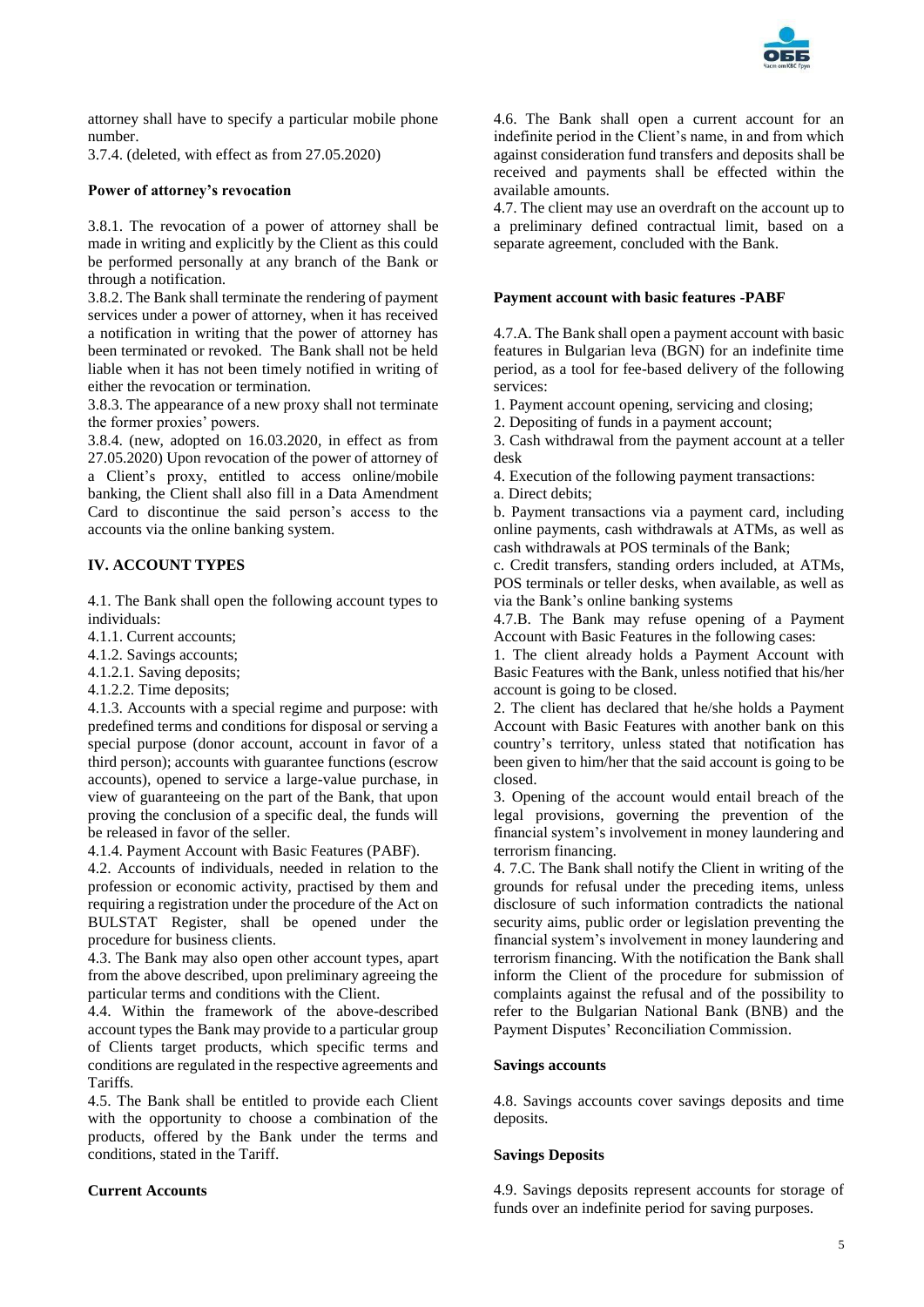

4.9.1. Savings deposits can also be child savings deposits, as well as a deposit under a special condition. Savings deposits shall be opened in favor of third persons only upon availability of family reasons.

4.9.2. An Account Holder of a child deposit can be any infant or minor Bulgarian citizen.

A child deposit shall be opened:

а. For infants (children, who have not reached 14 years of age) by any parent or guardian, as the amounts on deposit shall be disposed of against presentation of a permit, issued by the respective regional court;

b. For minors (children, who have reached 14 years of age, but have not completed 18 years) by the minor herself/himself, with the consent of one or both parents or guardians, as in case of disposal with funds – after presenting a permit by the respective regional court;

C. By minors themselves, who are aged over 16 years and married, against presentation of a Civil Marriage Certificate.

# **Time Deposits**

4.10. Under a time deposit agreement the Bank accepts to keep money, payable on a particular date (maturity) or upon other terms and conditions for payment, as stipulated in the agreement. The safekeeping may also be effected through blocking an amount in a current account or a savings deposit of the Client.

4.11. A time deposit agreement can be concluded under the condition that the Client is a holder of an account in the same currency type, in which he/she wishes the time deposit to be opened. The individual features of the selected deposit type shall be indicated in the respective agreement and the Tariffs.

4.12. The disposal of the deposit shall be made through the account, to which it has been opened.

4.13. In the case of a standard time deposit the Client may select at maturity one of the following options:

4.13.1. To renew the deposit over the same period, while also adding to the principal the accrued interest from the previous period;

4.13.2. To renew the deposit over the same period with the amount of the initial principal, while posting the accrued interest in the account, to which the deposit has been opened;

4.13.3. To terminate the deposit, while posting the principal and the accrued interest in the account, to which the deposit has been opened;

4.13.4. For separate deposit types the Client may select the accrued interest to be posted in an account, different from the one, to which the deposit has been opened.

4.14. The Client may terminate a time deposit agreement upon presenting his/her copy of the Time Deposit Agreement and an identity document.

4.15. The Client may terminate a time deposit agreement without penalty in the accrued interest, on the date, specified in the agreement. If this date is a non-business day, the closing shall be performed on the first business day, following the date of the period's expiry.

4.16. Upon early termination of the agreement on the part of the Client or upon enforcement actions, the Bank shall accrue interest on the amount for the time of its actual

staying on deposit at a reduced interest rate, as determined in the Tariffs.

4.17. Upon termination of an agreement for a time deposit in a foreign currency the amount, which is smaller than the smallest denomination banknote in the respective foreign currency, shall be paid in its BGN equivalence, according to the buy exchange rate of UBB.

### **Accounts in favor of third persons and donor accounts**

4.18. Apart from child savings deposits the Bank may open accounts in favor of a person, specified by the negotiator under assumptions, provided for by law. If the third person fails to give his/her consent for the stipulation in his/her favor within a deadline, specified in a notification for the opened account, the funds shall be reimbursed to the negotiator.

4.19. An account in favor of a third person can also be opened under donor campaigns, as well as in case of incapacity of the person, in whose favor the funds are being raised, to consent to the stipulation made in his/her favor, i.e. upon absence due to medical treatment, the consent shall not be required. Upon disposal with the funds in the account, the regime, envisaged in the agreement for account opening or in an enactment, shall be observed.

# **Donor accounts, opened by the person, in whose favor the funds are being raised**

4.20. Donor accounts for treatment of minors shall be opened by their legal representative, while for persons of lawful age, impeded to be present in the Bank – by a relative of theirs, who shall declare the type of her/his kinship ties with the person, in whose favor the account is being opened. The Bank shall not reimburse donor installments to the depositors in case of failure to achieve the purpose of fund raising or upon other circumstances. Upon accomplishing/failure to accomplish the purpose and having a remaining balance, it will be disposed of by the person, in whose favor the account has been opened.

#### **Account disposal and closing**

4.21. Accounts shall be disposed of and closed by the Client at any UBB branch, with the exception of accounts with a special regime and purpose, which shall be disposed of in the branch of their opening.

# **Interest rates**

4.22. The Bank shall accrue interest on the account balance, in accordance with the interest rate, applicable to the specific account type, as indicated in the Interest Rates' Tariff. Amounts below the minimum balance, specified in the Fees and Commissions' Tariff, shall not bear interest.

4.23. The Bank shall deduct and pay a tax on the income from interest, pursuant to the effective legislation.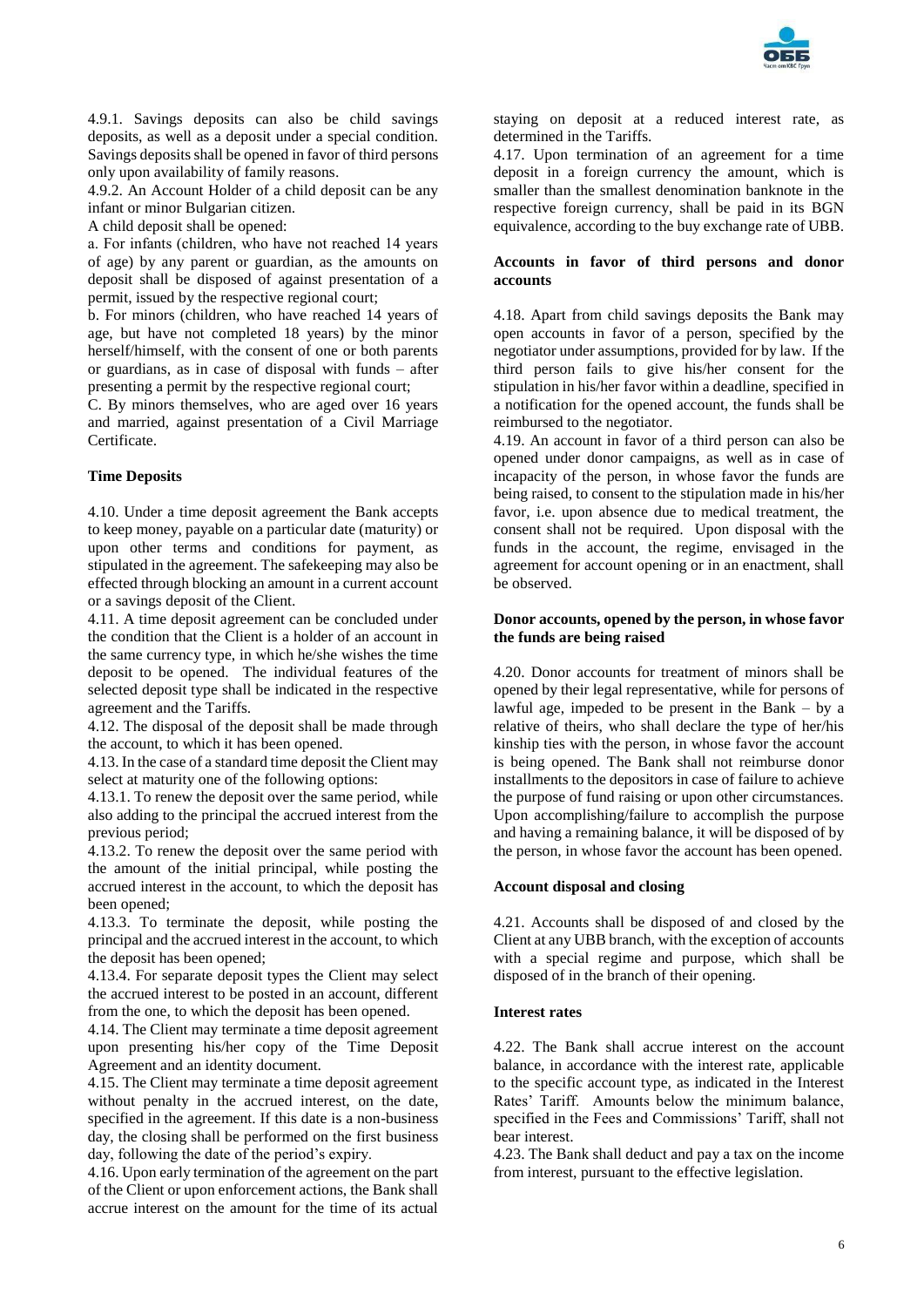

# **IVA. PAYMENT ACCOUNT SWITCHING (Current account and Payment Account with Basic Features)**

4.24. The Bank shall deliver to its Clients a service for switching a payment account when the payment accounts have been maintained in one and the same currency with other banks in the Republic of Bulgaria.

4.25. Information as to the terms and conditions for switching payment accounts, covering the role of both the switching and the accepting bank during each stage of the procedure on payment account switching and the related deadlines, are available on a durable storage medium in the Bank's website www.ubb,bg, as well as on a hard copy upon request at any branch of the Bank.

# **V. TERMS AND CONDITIONS FOR EFFECTING PAYMENTS**

5.1. (amended on 06.07.2020, with effect as from 08.09.2020) Account funds shall be disposed of through payment documents, prepared by the Bank, payment documents, containing all essential requisites, required by the regulator, as well as regulated remote methods for effecting transactions through bank cards, online banking and mobile banking, while observing the specific characteristics of the different account types, the legal requirements and the terms and conditions of the Bank.

5.2. The Bank shall effect payments from the account only by order of or with the preliminary consent of the Client, under terms and conditions set by her/him, up to the available account balance and the agreed overdraft. The Bank shall not perform partial payments under separate orders or payment requests. An exception to these rules shall be made only for enforcement actions as provided for by the law, in the cases of ex-officio collection under the procedure of Ordinance № 3 of the BNB, as well as upon refunding of amounts, received in the account due to an error or incorrectly effected operations (ex-officio rectification transfers).

5.3. The Bank shall perform the payments in the chronological sequence of receiving payment orders / requests, except for the cases of enforcement collection of receivables and ex-officio rectification transfers.

5.4. The types of payment operations, performed by the Bank, are: withdrawal and depositing of cash; ordering and receiving credit transfers; ordering and receiving cash transfers; giving a consent for direct debit; ordering and receiving a direct debit request; payment operations with a card.

# **Costs**

5.5. The Bank shall accept for execution credit transfers with the following instructions in terms of expenses: 5.5.1. Shared (SHA) – the payer and the beneficiary shall pay the fees and commissions respectively to the payer's bank and to the beneficiary's bank, as the correspondent bank may deduct expenses from the fund transfer amount. ;

5.5.2. At the expense of the payer (OUR) – the payer shall pay all fund transfer fees, including those of the beneficiary's bank;

5.5.3. At the expense of the beneficiary (BEN) - the beneficiary shall pay all fund transfer expenses, including those of the payer's bank.

5.6. The restrictions on determining the expense allocation manner are specified in the Bank's Tariff, *Fund Transfers* Section.

5.7. The client shall undertake to pay all fees, commissions, interest and other due amounts, as indicated in the Bank's Tariffs, including exchange rate differences (in case the Bank performs currency conversion upon a received transfer in a currency, different than the currency in which the account is being maintained).

# **Authorization of payment operations**

5.8. A payment operation is considered authorized from the moment, in which the Client has:

5.8.1. Submitted a signed payment order (upon effecting a credit transfer or cash operations) or has given a written consent in a branch of the Bank (upon effecting a direct debit) or

5.8.2. (amended on 16.03.2020, with effect as from 27.05.2020) With a remote method she/he has:

a. Submitted a payment order or has given his/her consent through the online or mobile banking channel, while observing the specific requirements for operation through this particular channel;

b. (deleted, with effect as from 08.09.2020) ;

c. Submitted a payment order via a payment debit or credit card in line with the applicable conditions thereto;

d) upon receipt at the Bank of a payment order, submitted by the Client through a Payment Initiation Service Provider (PISP).

# **Deadlines, terms and conditions for submission of orders and effecting of payment operations (credit transfer, direct debit and cash transfer)**

5.9. The Bank shall perform the payment operations under Item 5.4 hereof, while keeping the deadlines for execution, cut-off time for receiving orders and fee allocation principles, as specified in the Fees and Commissions' Tariff. When the payment order is received on a non-business day, it shall be considered received on the next business day. When the payment order has been received on Saturdays, it shall be deemed received on the first business day to follow.

5.9.1. In case by the cut-off time for receipt of payments to be processed within the current day, there is no balance provided in the account, sufficient to effect the payment order, the Bank shall return the payment document to the Client or shall make it available for her/him in the branch where it has been submitted;

5.9.2. A payment order, submitted through online banking or mobile banking shall be submitted one-off for processing in the Bank's accounting system.

5.9.3. Order for a cash transfer in BGN shall be submitted within business hours for work with clients of the Bank's respective branch. No cancellation of a payment order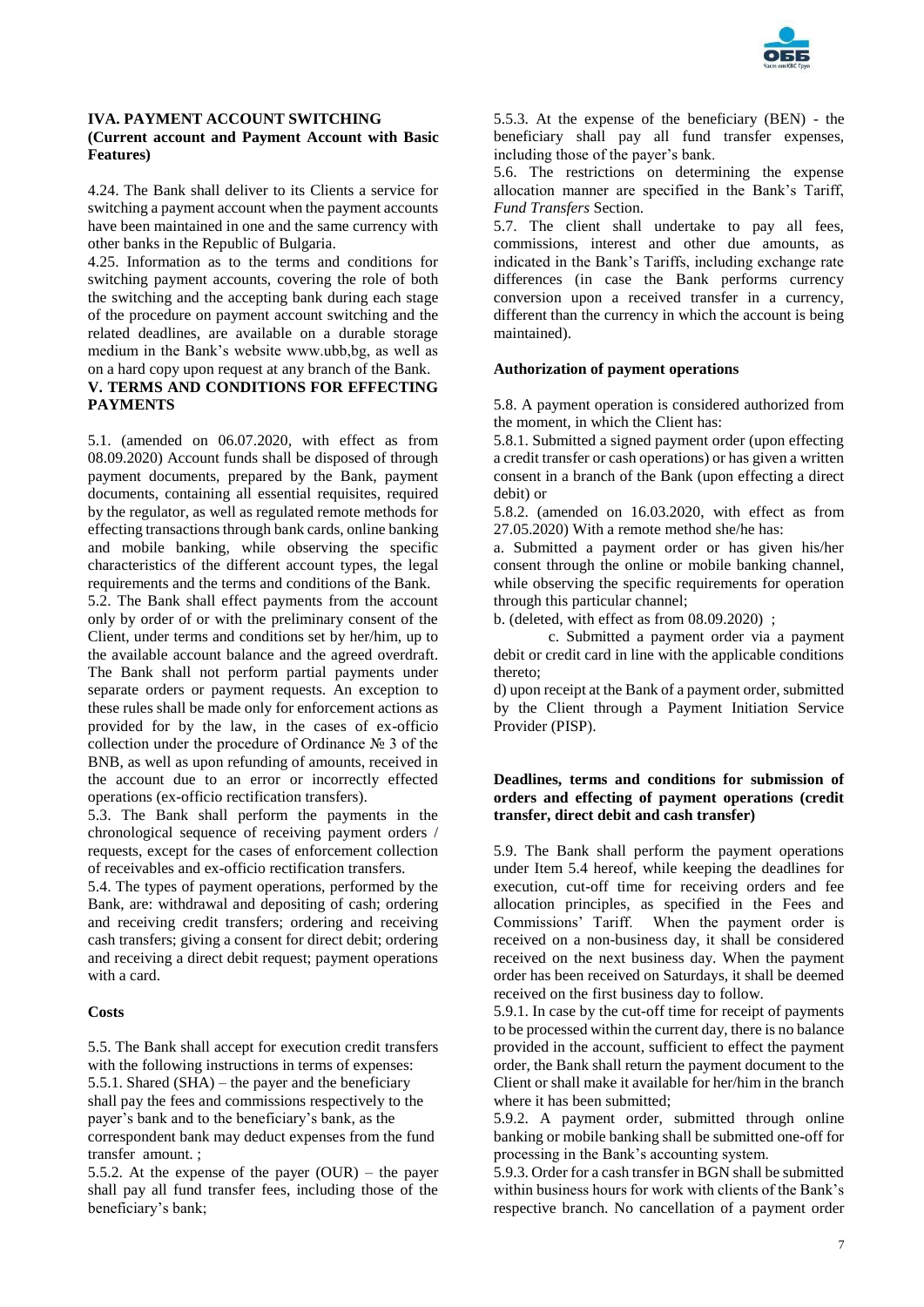

shall be possible after its acceptance by the Bank. The Client shall become aware of the Bank's terms and conditions for effecting one-off payment operations prior to submitting the order;

5.9.4. A direct debit order shall be submitted within business hours for work with clients of the Bank's respective branch, on condition that the payer is the holder of the current account with UBB. No cancellation of a payment order shall be possible after its acceptance by the Bank. The Payer may cancel the payment order as late as the end of the business day, preceding the agreed date for debiting his/her account.

5.9.5. The client may deposit his/her direct debit consent with the Bank, in which she/he can indicate terms and conditions, under which the Bank is to debit her/his account upon a beneficiary's order. A copy of the consent shall be sent to the beneficiary.

5.9.6. The client may cancel the payment and withdraw the payment order, submitted by her/him or direct debit consent only if her/his account has not been debited up to the moment of withdrawal. The bank administration costs for the cancellation shall be at the Client's expense and up to an amount, as determined in the effective Fees and Commissions' Tariff.

5.10. The Bank may, after a written notification to the Client, refuse to apply some of the forms for cash or electronic payment on account, including refuse the effecting of a foreign currency transfer in order to observe international requirements, including imposed embargo restrictions on particular countries, legal entities /natural persons and organizations or risk limits of the Bank, as well as upon non-fulfilled obligations under contractual relations with UBB.

The Bank shall reserve itself the right to change the cutoff time for receipt of payments, specified in the Tariff, of which it shall notify the Client, according to the terms and conditions of Section II herein.

5.11. The deadlines for execution of payment

operations shall be, as follows:

For crediting the account of the beneficiary's provider of payment services – by the end of the next business day, following the moment of the payment order's receipt; this period shall be extended with yet another business day upon initiation of paper-based payment operations.

Upon effecting of payment operations through RINGS – the deadline for crediting the account of the beneficiary's provider of payment services is by the end of the business day, on which the payment order has been received.

Upon execution of payment operations in another currency within the European Union – the contractual deadlines between the user of payment services and its provider shall not exceed 4 business days after the moment of the payment order's receipt.

#### **Additional documents**

5.12. In case of cross-border fund transfers, as well as in case of payments between residents and non-residents within this country's territory, all documents, required

pursuant to the foreign currency laws shall have to be provided.

5.13. Pursuant to the effective legislation and upon request by the Bank, the Client shall present a written declaration-statement on the origin of funds.

#### **Currency Conversion**

5.14. Upon a received or ordered fund transfer in a foreign currency, different than the currency in which the account is being maintained, the Bank shall perform exofficio currency conversion (arbitration) upon terms and conditions, specified in the Fees and Commissions' Tariff.

5.15. Information on the exchange rates, applied by the Bank during the execution of payment operations, is available in the banking halls and through online and mobile banking, as the applicable exchange rate shall be the one, valid at the moment of effecting the operation.

### **Non-cash foreign currency operations with funds in a current account with same date value date**

5.15a (new, adopted on 11.11.2019, in effect as from 18.11.2019) The Bank provides its Individual clients with a possibility to effect a foreign currency exchange electronically (non-cash or teller operation for one currency), with the funds available in their current accounts with regard to the currencies, with which the Bank operates, with value date (date of payment  $$ delivery) the day of negotiation. In case of selected teller operation, the following operation – payment or delivery, should be mandatory effected electronically.

The relations between the Bank and the Client in connection to such foreign currency operations (noncash or teller operation for one currency), shall be settled by the provisions of  $5.15a - 5.15h$  hereof, which by accepting the present General Terms, the Client shall be deemed to have accepted as a contractual agreement with the Bank regarding the terms and conditions on concluding such deals.

5.15b (new, adopted on 11.11.2019г, in effect as from 18.11.2019) The Bank provides information on the official current exchange rates for the day for purchasesale of foreign currency respectively at a teller desks or electronically in the office premises, on the Internet page of the Bank, on the home page of the electronic banking and the mobile banking application.

5.15c (new, adopted on 11.11.2019, in effect as from 18.11.2019) The Bank shall be entitled to amend the official exchange rates within the same day, as this amendment shall not pertain to already negotiated but unpaid deals as at the moment of the amendment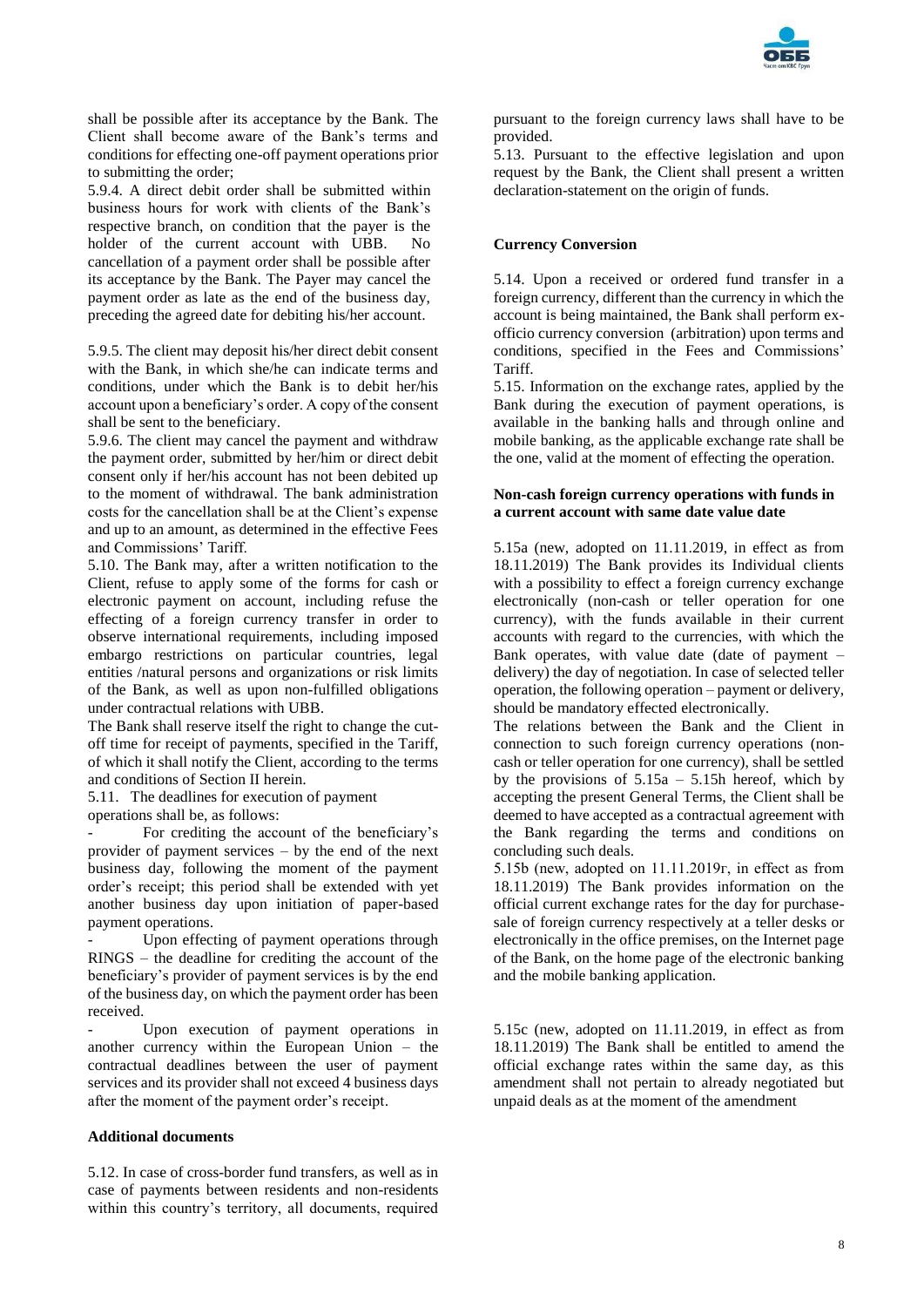

5.15d (new, adopted on 11.11.2019, in effect as from 18.11.2019) A currency deal within the meaning hereof, may be concluded in person at an office of the Bank or through remote negotiation (via the currency exchange module in the electronic or mobile banking). In both cases, a deal shall be deemed concluded and shall become irrevocable for the parties, as from the moment of reaching an agreement between the Client and the Bank with regard to the following deal parameters:

1) amount and currency of the purchased, respectively sold by the party, currency and sum;

2) payment and delivery - at a teller desks or electronically. In case of a teller operation, the following operation - payment and delivery, should be mandatory effected electronically;

3) the exchange rate of the deal;

4) value date of the delivery. In case of non-cash deals (between the client's accounts), negotiated by the Client via electronic banking, the value date of the delivery can be only on the day of negotiation (i.e. the same day). Deals at a teller desks are also concluded only and solely on the day of negotiation.

5.15e (new, adopted on 11.11.2019, in effect as from 18.11.2019) After conclusion of the deal, the Client shall undertake to perform the purchase-sale of foreign currency in accordance with all negotiated parameters of the deal.

5.15f (new, adopted on 11.11.2019, in effect as from 18.11.2019) Upon effecting purchase-sale of foreign currency electronically the Client shall undertake to provide in the account, specified by him/her, available funds of the sold currency, which is sufficient to carry out the operation no later than the end of the business day of the value date of the deal. By accepting the present General Terms, the Client gives its prior written consent as per Art. 21 of Ordinance № 3 of the BNB dated 18th April 2018, for the terms and conditions and procedure for opening payment accounts, for execution of payment operations and for use of payment instruments, on which basis the Bank shall be entitled to collect ex officio and unilaterally and/or as per the direct debit procedure, on the maturity date or after it, from the Client's account/s, opened with the Bank, all due amounts in relation to a concluded but unpaid foreign currency deal in accordance with this item. Upon lack of funds on the account or upon negotiation of the deal via telephone without duly depositing of an order in the Bank, the latter shall deem the deal cancelled and shall perform ex officio a reverse deal (to the initially concluded one) as it applies the official as at the respective moment exchange rates of the Bank, as in this case the Bank may ex officio and unilaterally debit the Client's account/s opened with it, for repayment of all amounts in relation to the exchange differences arising from the reverse deal.

5.15g (new, adopted on 11.11.2019, in effect as from 18.11.2019) In case the Client wants to purchase or sell foreign currency against Bulgarian lev, the deal will be executed at the respective buy and sell rates of the Bank for the respective currency to the Bulgarian lev. If the Account Holder wants to purchase or sell currencies other than the Bulgarian lev, the Bank will execute the deal by using the buy and sell rates for the respective currencies to the Bulgarian lev or by applying a direct cross rate, in case it is explicitly agreed with the Bank for the particular deal under the conditions of 5.15d above. 5.15h (new, adopted on 11.11.2019, in effect as from 18.11.2019) If the Client wants to carry out a purchasesale of foreign currency, which amount of a one-off deal, calculated as per the BNB exchange rate for the respective day, exceeds BGN 10 000, the Client may negotiate a preferential exchange rate with the Bank.

#### **Right of refusal to effect ordered payments and exofficio operations**

5.16. The Bank may refuse to effect a payment order in case there is ambiguity in the representative power of the person, submitting the payment order; unclear or illegibly filled in documents; lack of required documents, relating to the payment; imprecise instructions; presence of international sanctions in relation to individuals, institutions or countries, related to the order, submitted by the Client, etc. The Bank shall not accept clients, involved in any kind of virtual currency activities (crypto currencies, bitcoins, etc.) nor shall it provide payment services related to such currencies, including, but not limited to any payments towards platforms, trading in such currencies.

5.17. In case since the latest active operation on account there is an elapsed period of over six months (or another period according to the Bank's judgment), UBB shall apply additional measures for verifying the payer's identity, including also photocopying an identity document.

5.18. In case of erroneously received funds in an account of another holder due to an error of a Provider of Payment Services and regardless of whether the Client is payer or beneficiary of the transfer, the Bank shall be entitled to debit ex-officio the account with the amount of the incorrect transfer, while notifying the Client of the made rectifications. When funds have been received in the account as a result of fraud, the Bank shall be entitled to debit ex-officio the account with the respective amount and to effect an ex-officio rectification transfer to refund the improperly received amounts to an account of the payer or to an account of the payer's Provider of Payment Services, regarding which the Client gives his/her unconditional and irrevocable consent by accepting these General Terms and by signing the agreement for account opening.

5.19. By virtue of Ordinance № 3 of the BNB the Bank shall be entitled to collect ex-officio from the account amounts, payable to it by the Client, under receivables of UBB (i.e.: payment of interest, repayment installments under loans and credit cards, expenses for notification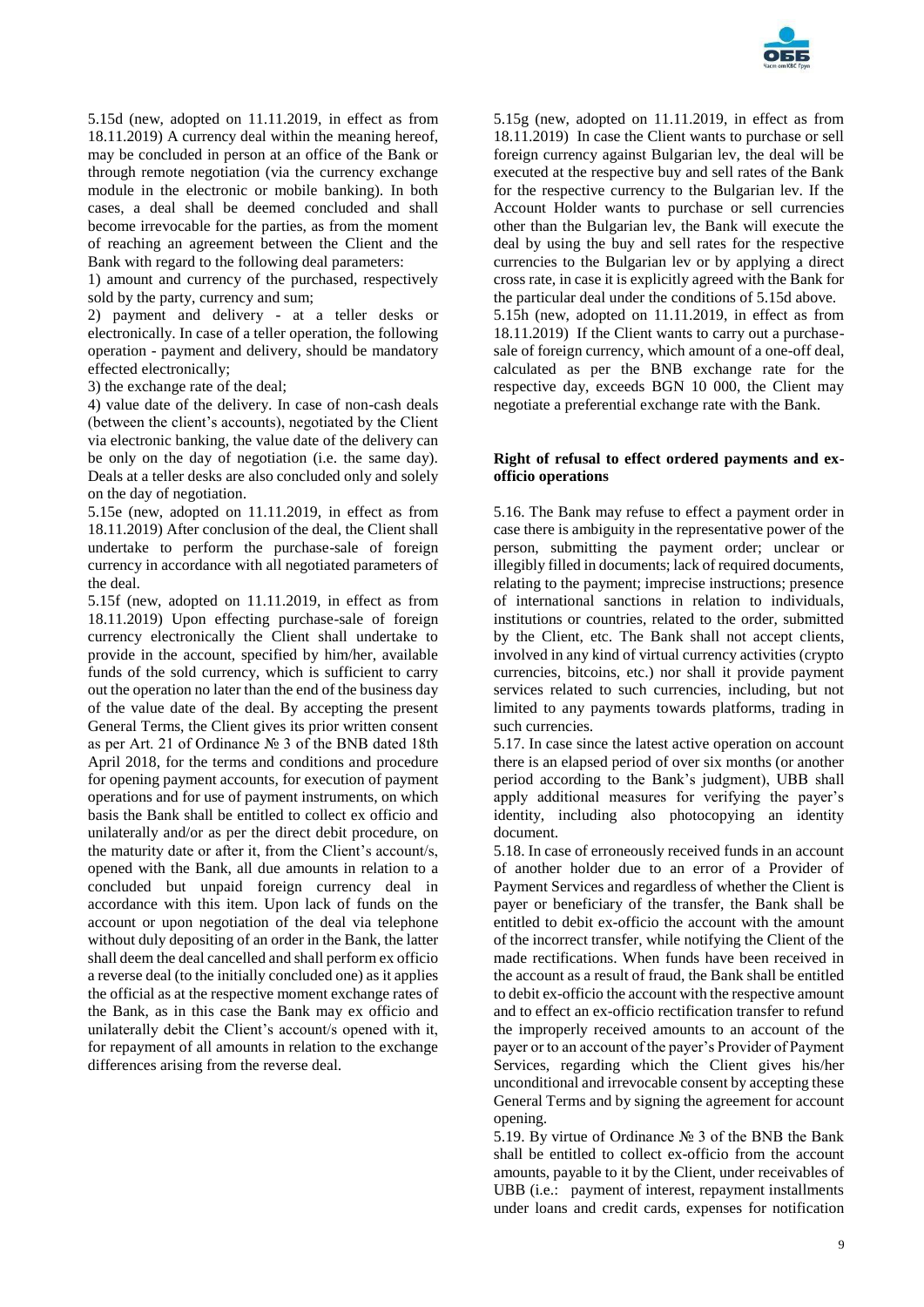

and collection of receivables, etc.), as well as under fees and commissions, payable to it by the Client for rendered banking services, pursuant to the Tariffs, as of the moment of the amounts' deduction. If there are no funds in the particular account, the amounts may be collected from all other BGN or foreign currency accounts of the Client with the Bank. In case the currency in the account/s is different than the currency of the debt, the Bank shall be entitled to purchase an amount equal to the amount of the debt (at the exchange rate of UBB for the debt currency), by also deducting the expenses made.

# **Recurring utility bill payments**

5.20. The Bank's Clients may select on a monthly basis to effect electronic payment of obligations under utility bills through a current BGN account or a credit card, issued by UBB.

5.21. The registration for payment of obligations to different companies is possible to be made for a different account or, respectively, for a different credit card.

5.22. Registration for payment of utility bills with a credit card shall be possible, on condition that the card has not been blocked.

5.23. Payments of obligations can be made of both the holder of the account / card, as well as of a third individual, explicitly registered by the Client.

5.24. For having the service rendered, the Client needs to fill in a consent form for payment of utility bills through a direct debit – a sample form in which the Client shall indicate all utility companies, with which he/she wishes payments to be performed, and submit this form at a branch of the Bank or through the remote channels, indicated in Item 5.25.

5.24.1. The consent, submitted by the Client, shall not be bound by time and it may be revoked at any branch of the Bank, through filling out a consent/ consent change form, as well as through any of the remote channels, indicated in Item 5.25.

5.25. The form can also be filled in remotely through:

5.25.1. Online banking, while observing the specific requirements for using this channel.

5.25.2. Mobile banking, while observing the specific requirements for using this channel.

5.26. The Client may select either an automatic or manual mode for confirming utility bill payments, by stating it in the consent as per Item 5.24 herein.

5.26.1. Confirmation mode change may be made at a branch of the Bank, through the remote channels, indicated in Item 5.25, as well as via the Client Contact Centre.

5.27. Upon a selected automatic payment mode the Client shall indicate the respective account /card, from which the payments of obligations under a particular identification number shall be made, as the Client may also enter a maximum amount limit for payment under each particular identification number.

5.27.1. In case the amount payable exceeds the limit, determined by the Client, payment shall not be effected. Such obligations can only be paid manually by the Client through the remote channels, described in Item 5.25.

5.27.2. Processing of automatic mode payments shall commence as from the first business day, following the registration of the respective consent for payment, upon availability of an obligation under the identification number, registered with the company.

5.28. Upon a selected manual confirmation mode, the Client needs to effect the payment through one of the remote channels, indicated in Item 5.25, while observing the specific requirements for using the respective channel and by selecting the account /card, from which the payment will be made.

5.29. Utility bill payment shall be effected only in case the obligation amount and the fee for effecting the transaction, as per the Bank's Tariff, is up to the available balance of the Client's account /card (own funds, agreed overdraft on account and available credit limit under a card).

5.30. No partial payment of obligations shall be allowed. The Client may pay all obligations that have originated under a particular identification number, however he/she shall not be able to effect payments under separate invoices for this particular identification number.

5.31. Clients may register for receipt of free of charge email notifications about:

5.31.1 Registration of a new consent for utility bill payment.

5.31.2 Availability of a new obligation;

5.31.3 In case of unpaid obligation, only upon first unsuccessful attempt. Such notification shall be sent only to clients that have chosen automatic payment mode.

5.31.4 Change in existing consent.

5.31.5 Consent deactivation.

5.32. Activation/deactivation of the service for receipt of e-mail notifications as per Item 5.31 can be made at the Bank's branches, as well as through the remote channels under Item 5.25. E-mail notifications shall be sent for all consents, registered by the Client.

5.33. Upon a change in the identification numbers on the part of some of the stated companies, the Client agrees that the Bank shall automatically continue with payments to the respective company under the new identification number, supplied by the company and corresponding to the subscriber number, stated by the Client upon his/her registration for the service.

5.34. In case of a loss, theft or unlawful deprivation of the credit card, registered by the Client and its reissuance with a new number, the Bank shall automatically continue with the payment of services to the utility companies, registered by the Client. Payment of utility obligations shall not be allowed only in case of closing the credit card or its blocking because of past due payables.

5.35. Upon a dispute, arising from the Client's obligations to a utility company, the Bank shall not be deemed party to it, nor shall it be held liable for the authenticity of any data (such as the existence of obligations, obligation amounts, inaccurate or missing payment-related information etc.); for which the Client shall have to contact the respective company.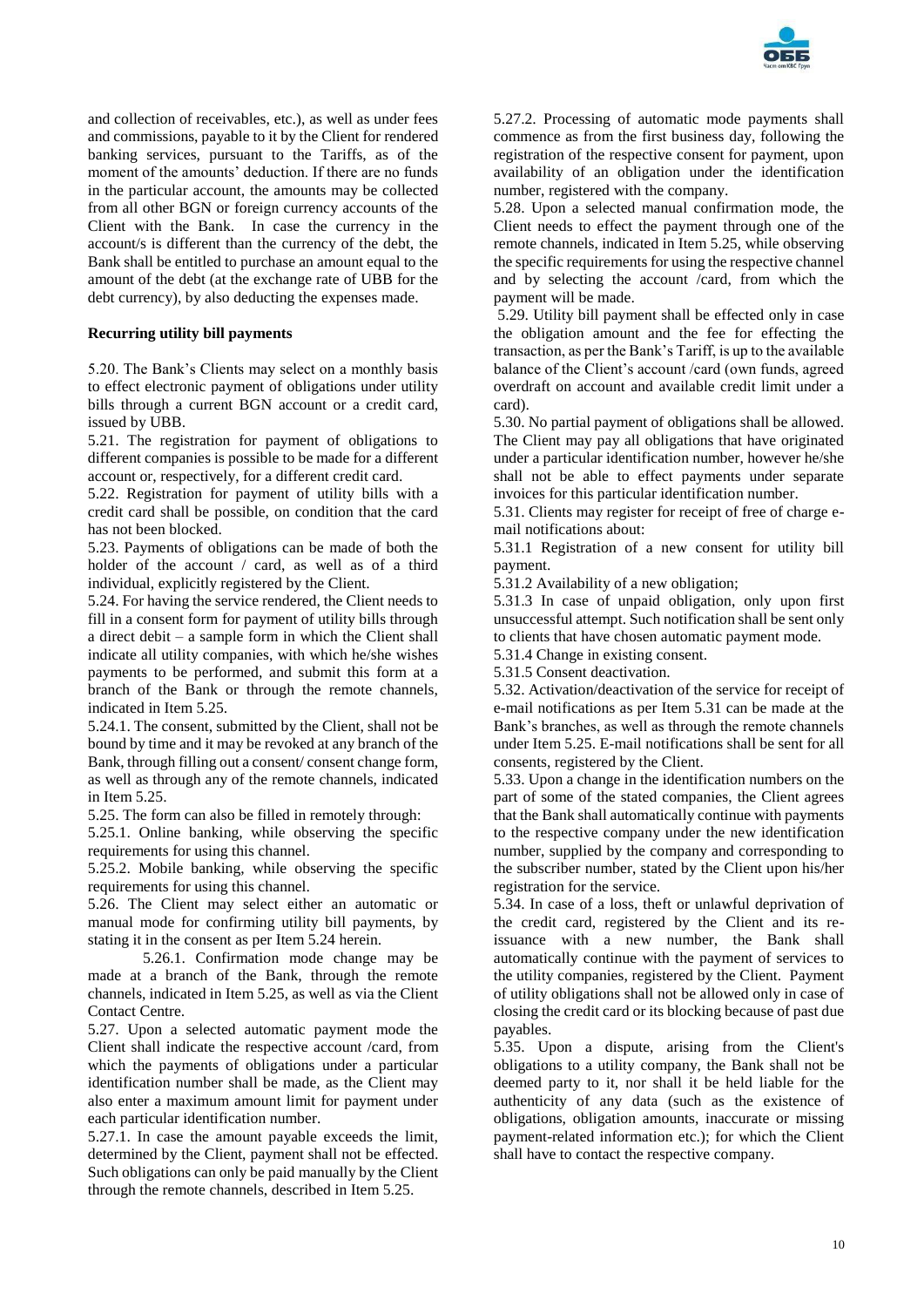

5.36. The Bank shall not be held liable upon technical issues, relating to access to the systems of the separate companies.

5.37 The Bank shall not be held liable upon submitted by the Client wrong identification numbers with companies, as well as upon wrongly stated e-mail address for notification receipt purposes.

### **Recurring payments**

5.38. The Bank's clients may select to effect recurring payments from a standard current account, savings account, *Comfort* account, *Privilege* account, Payment Account with Basic Features and *Activity* account.

5.39. In order to register for the service the Client needs to fill in an order for recurring payments in view of effecting automatic recurring payments - a sample form, stating the following:

5.39.1. Data about the beneficiary and the latter's bank account (beneficiary's name, IBAN, bank and the bank's BIC code);

5.39.2. Amount of the requested recurring payment;

5.39.3. Day of the month for effecting the payments, on which the client's account will be debited with the indicated amount. In the cases when during various months such day is either a non-business one or nonexistent, the payment shall be effected on the next business day;

5.39.4. Payments' recurrence (frequency). The client shall select the transactions' frequency with the following options: one, three, six, nine months or one year;

5.39.5. Start date (date of first payment). Date, from which the automatic transactions will be initiated:

5.39.6. End date (date of last payment). Date, on which the last payment will be made. In case such date has not been specified in the recurring transfer order, the latter shall be in effect until cancelled (for an unlimited period of time);

5.39.7. Account of the Client, from which recurring payments will be made.

5.40. Recurring payments can be:

5.40.1 Intrabank (within the system of UBB);

5.40.2. Interbank – routed to other banks on Bulgaria's territory.

5.41. Transactions' currency:

5.41.1. Upon interbank transfers only transactions in Bulgarian leva (BGN) are allowed;

5.41.2. Upon intrabank transfers, permitted transactions are in either Bulgarian leva or in some of the following currencies: EUR, USD, CHF and GBP. Fund transfer in foreign currency shall only be made in case the payer's and the beneficiary's accounts are in one and the same currency.

5.42. The Client shall have to ensure the needed amount for effecting the payment by the end of the previous business day, preceding the payment date. When the selected payment date is a non-business one, the Client shall have to ensure the needed amount on the last business day preceding it.

5.43. Recurring fund transfers shall be effected prior to the start of the Bank' business hours for clients. When the selected payment day is a non-business one, fund transfers shall be effected on the next business day.

5.44. Recurring payment shall be made only on a designated day, as upon lack of funds or for some other reason, no payment shall be made within the days to follow.

5.45. In case of a non-effected transaction - the registration for the service shall not be discontinued for the subsequent periods.

5.46. Transaction limits. Upon registration for the service the following limits per separate transaction shall be applied:

5.46.1. Up to BGN 10 000 for interbank transfers;

5.46.2. Up to BGN 10 000 or up to 5 000 currency units for intrabank transfers;

5.47. Registration for the service can be made:

5.47.1. At any UBB branch;

5.48. A submitted by the Client recurring payment order may be withdrawn at any branch of the bank.

5.49. A recurring fund transfer shall be effected only in case the sum of the amount to be paid and the transaction fee is up to the available balance in the Client's account. Effecting of partial payments shall not be allowed.

#### **VI. REMOTE METHODS FOR ACCESS TO ACCOUNTS AND EFFECTING OF PAYMENTS**

### **General principles for issuing, using and closing of remote access payment instruments**

6.1. Each Client may also dispose of his/her accounts remotely, by using the following remote access payment instruments:

6.1.1. Online and Mobile banking, after signing a separate agreement for online banking;

6.1.2. (amended on 16.03.2020, with effect as from 27.05.2020) Debit or credit card, after signing an Agreement for issuing ofthe respective payment card and upon observance of the applicable conditions thereto;

6.1.3.(deleted, with effect as from 08.09.2020) .

6.2.1. (amended on 16.03.2020, with effect as from 27.05.2020) The Bank shall issue the payment instrument, for which an agreement has been signed, and shall deliver it to the Client together with the respective personalized security features, while ensuring its keeping secret from its employees and third parties;

6.2.2. (deleted, with effect as from 27.05.2020)

6.2.3. Generated on paper passwords for online banking shall be delivered to the Client within 5 (five) business days, following their request.

6.3. Upon effecting transactions, the Client shall undertake to observe the security instructions for the respective instrument, provided by UBB and to monitor its periodical updating in the Bank's website.

6.4. Remote access payment instruments shall be used only personally by the Client, with no possibility to authorize third individuals. If the Client wishes another person to have remote access to the account of which he/she is a holder, he/she can use the following methods:

6.4.1. (deleted, with effect as from 27.05.2020)

6.4.2. (amended on 16.03.2020, in effect as from 27.05.2020) In terms of online banking through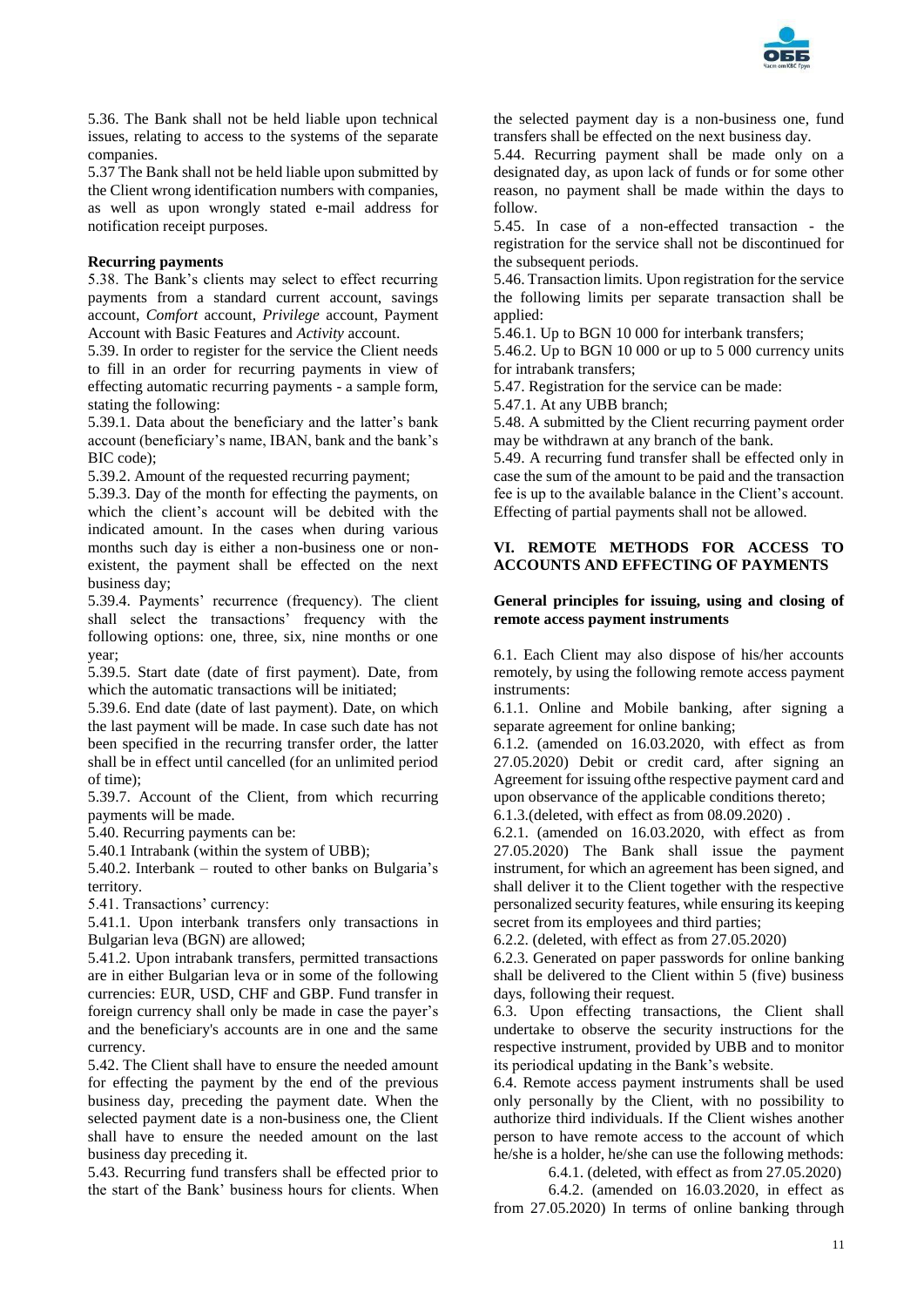

power of attorney, issued upon observance of the provisions hereof and a filled-in Data Amendment Card for online banking

6.4.2.A. (new, adopted on 16.03.2020, in effect as from 27.05.2020) In case, the client wishes to provide third person designated by him/her only with access to information (reference) services in online banking, he/she shall have to fill in only a Data Amendment Card for online banking by specifying the credentials of the person.

6.4.2.B. (new, adopted on 16.03.2020, in effect as from 27.05.2020) The personalized means for authentication and access to the online banking system shall be received personally by the authorized person.

6.5.1. (amended on 16.03.2020, in effect as from 27.05.2020) The Client shall undertake to use the payment instrument, issued to him/her and the respective means for its use and to store them reliably and safely, by protecting them from being lost, stolen, forged, from unauthorized access, or usage in another illegal manner. 6.5.2. Each Client shall be obliged to regularly (at least once every two weeks) monitor the transactions with a remote access payment instrument and their registering in the Bank.

### **Notification and blocking**

6.6. (amended on 16.03.2020, in effect as from 27.05.2020) In case of suspicion for illegal use of a payment instrument the Client shall immediately notify the Bank, and the Bank shall block the payment instrument after receiving the Client's notification .

6.7. (amended on 16.03.2020, in effect as from 27.05.2020) The Client shall immediately notify the Bank of any destruction, loss, theft, some other unlawful deprivation, forgery or illegal use, disclosure of the secrecy of the respective personalized security features, as well as of performing an operation with the payment instrument, which has not been authorized by the Client and of an error or irregularity in administering the account, found by him/her.

6.8. (deleted, with effect as from 27.05.2020)

6.9. The notification regarding the online banking shall be made over the phone of the Client Contact Centre (indicated on the Bank's website) or in writing, through submitting a Data Amendment Card at the branch of the Bank, where the online banking agreement has been signed, and in case this proves impossible, the Client shall notify and submit a Data Amendment Card at the nearest branch.

- 6.10. (deleted, with effect as from 27.05.2020)
- 6.11. (deleted, with effect as from 27.05.2020)
- 6.12. (deleted, with effect as from 27.05.2020)
- 6.13. (deleted, with effect as from 27.05.2020)
- 6.14 (deleted, with effect as from 27.05.2020)
- 6.15. (deleted, with effect as from 27.05.2020)

6.16. The access to online banking/mobile banking, as well as to effecting of payment operations through those channels may be blocked by the Bank upon the following conditions:

 For objective reasons, related to the security of the authentication data, or of the system, and/or upon well-founded suspicions for orders, unauthorized by the Client and submitted via online or mobile banking through using the authentication means.

 In the cases when the Client or his/her representative with his/her actions breaches the requirements of the currently effective regulations, and of the present General Terms, jeopardizes the security and the proper functioning of the service.

6.17. The Bank shall notify the Client about the blocking of access/effecting of payment operations and the respective reasons, if possible prior to the blocking or immediately afterwards at the latest, unless disclosing such information is not allowed due to security reasons or compliance with legislative requirements.

### **VIA. ACCESS TO PAYMENT ACCOUNT/S WITH ANOTHER PROVIDER OF PAYMENT SERVICES FOR THE PURPOSE OF PROVIDING INFORMATION ABOUT THE ACCOUNT/S**

6.17.A. While observing the provisions of the current General Terms, the Bank provides an option for visualization of summarized information through its specialized mobile device application (mobile banking), regarding the balance and the history of movements on payment accounts, serviced by other providers of payment services, which are accessible online, without an option for execution of payment operations (Account Information Services).

6.17.A.1. Upon the conclusion of an agreement for a payment service, offered by the Bank, the acceptance of the present General Terms and upon filing a request through the mobile banking for adding an account/s of the Client, serviced by another provider of payment services, the Client shall give his/her explicit consent to the Bank for provision of Account Information Services. 6.17.А.2. (amended on 08.07.2019, effective as of 14.09.2019) The Bank shall not be held liable in case of failure to provide Account Information Services, where the impossibility is due to a reason/s beyond the Bank's control, including, but not limited to, non-functioning and/or inaccessibility of the interface for access to the provider of payment services, servicing the account with regard to which Account Information Services are being provided.

6.17.A.3. (amended on 08.07.2019, effective as of 14.09.2019) By using the Account Information Services, the Client consents to and grants the Bank the right to access the Client's accounts, serviced by other providers of payment services for the purposes of having their balances and payments history visualized in the mobile banking. The client consents to UBB's storing and processing balance and history of operations of only those accounts, selected by the Client for this purpose and is aware that those account balances - visualized in the UBB mobile banking - may not be real-time balances, reflecting all approved and/or pending operations on the account/s.

6.17.A.4. (amended on 08.07.2019, effective as of 14.09.2019) The client is aware of and accepts that the parameters of the provided Account Information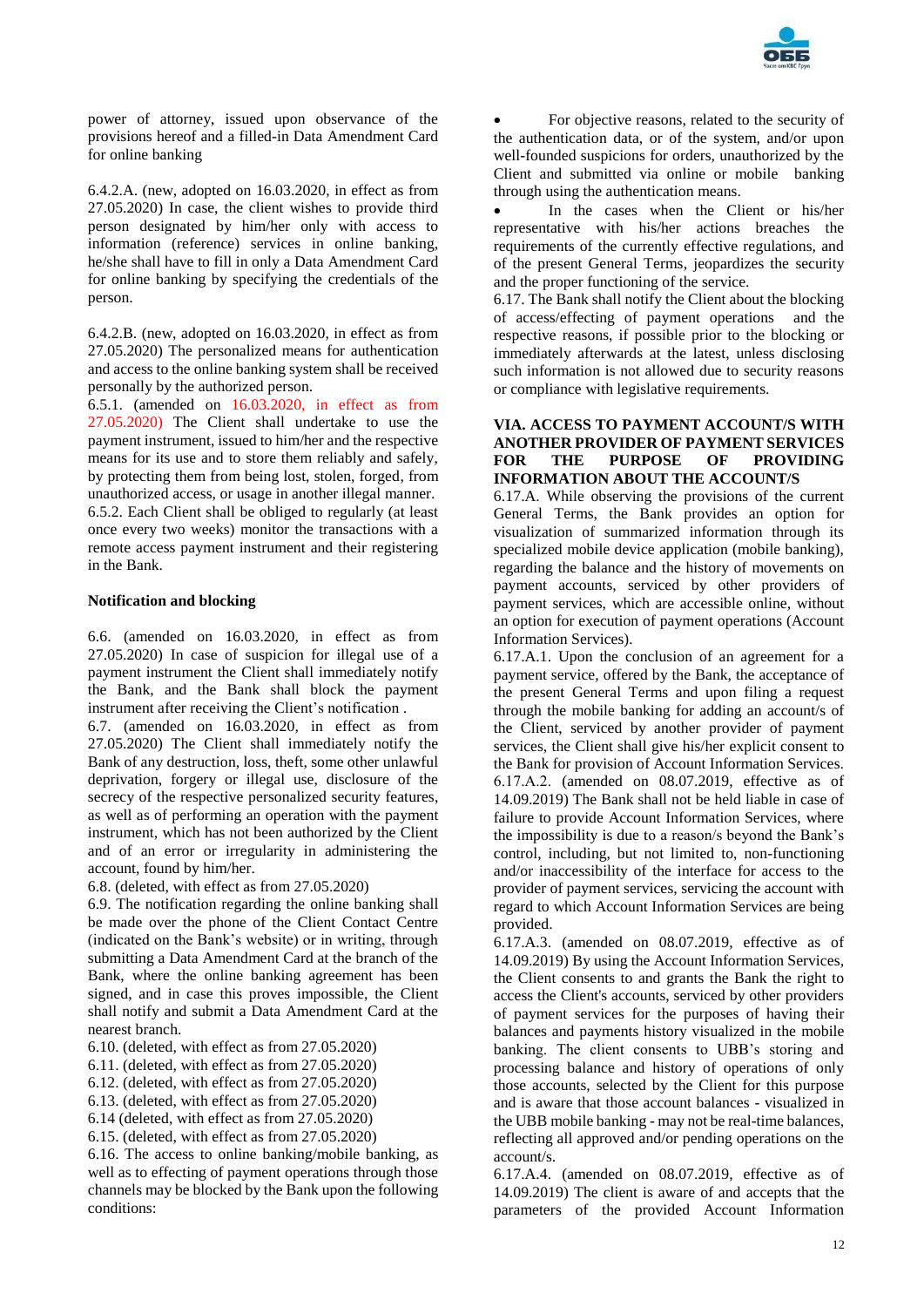

Services are dependent on the proposed functionalities by the payment services providers, servicing the accounts and/or are in line with the terms and conditions under the payment services agreement, concluded by the Client and the respective provider of payment services, servicing the account/s. The authentication of the Client, required to provide the Account Information Services, shall be performed by the respective provider of payment services, servicing the account/s, as the Bank shall not store sensitive data about the payments for the purposes of providing Account Information Services.

6.17.A.5. The Bank reserves its right to change the scope of the provided Account Information Services, including to change the list of payment services providers, servicing the accounts, with regard to which Account Information Services are being provided.

# **VIB. ENSURING ACCESS TO A PAYMENT ACCOUNT WITH THE BANK FOR THE PURPOSES OF PAYMENT INITIATION AND ACCOUNT INFORMATION SERVICES**

6.17.B. The Client shall have to employ due care upon the selection, appointment and use of either AISP or PISP.

6.17.C. The Bank shall not be a party to the contract between the Client and the respective AISP/PISP. The Client shall be fully responsible for the AISP/PISP selection, for determining the terms and conditions, upon which the respective providers are going to render such services, as well as ensure that they shall adhere to the relevant to them provisos, made between the Bank and the Client, and relating to the said services. In particular, the Bank shall accept incoming payment orders, relating to a payment account of the Client, as well as requests for information about a payment account of the Client, submitted through an AISP/PISP and conditioned on the Client's authentication, as initiated by the latter. The Bank shall not be held liable for provision by the Client to AISP/PISP of his/her personalized means for access to the payment account with the Bank. Account Information Service Providers (AISP) shall not be entitled to submit orders for execution of payment operations from a payment account of the Client with the Bank.

6.17.D. The Bank shall be entitled to refuse access for an AISP/PISP to a payment account, if it has found or upon having grounds to believe that there is unauthorized access or the Client's account is being accessed by the AISP/PISP for attempted fraud purposes, including unauthorized initiation of a payment operation or initiation of a payment operation for attempted fraud purposes. In cases falling within the scope of the preceding sentence, the Bank shall employ due efforts to inform the Client, except when the provision of such information is not permitted for security reasons or in view of complying with regulatory requirements, or in view of observing regulatory requirements, thwarting the provision of information to the Client.

# **VII ONLINE BANKING, MOBILE BANKING AND ELECTRONIC NOTIFICATIONS**

7.1. UBB clients can use online banking (Internet banking at the following web address https://ebb.ubb.bg), 24 hours a day, seven days a week, as payment orders shall be executed within the business hours of the Bank in accordance with the specified in the Tariffs deadlines for acceptance and processing of BGN and FX transfers. The terms and conditions, instructions and the technical requirements for using the service are published at the online banking web page in *Security*, *Frequently Asked Questions* and *Help* sections.

7.2. The Client shall have to personally request the online banking service either through online registration via the Bank's webpage www.ubb.bg, or in its branch network. 7.2.1. (amended on 03.02.2020, in effect as from 01.04.2020) Upon request for online banking via the Bank's website the Client shall sign remotely an agreement for the service and shall be granted access to a limited number of services.

7.2.2. (amended on 03.02.2020, in effect from 01.04.2020) Upon registration in the Bank's branch network, the Client shall indicate access rights, involving passive and/or active operations and shall sign an Agreement for Online Banking.

7.2.3. Upon conclusion of the Online Banking Agreement with the Bank, the Client shall sign an Online banking Registration Card, stating the numbers of the accounts, for which he/she would like to receive information or effect banking operations through the online banking channels.

7.2.4. (amended on 08.07.2019, effective as of 14.09.2019) In order to use the online banking services, the Client shall also provide a mobile phone number, needed for receipt of SMS passwords/ codes for activation and verification.

7.2.5. (new, adopted on 08.07.2019, effective as of 14.09.2019) Clients with an e-mail address, verified through online banking and not registered in UPAY payment gateway, shall obtain automatic access to the said gateway and they shall be eligible to use the gateway following acceptance of UBB AD General Terms on Using the Payment Gateway by Individual Clients. Information about the verification procedure has been published on the online banking web page within *Frequently Asked Questions* and *Help* sections.

7.2.6 (new, adopted on 03.02.2020, in effect as from 01.04.2020) Upon registration of new clients remotely via the mobile banking functionality they shall sign an Agreement for Online Banking with a Qualified Electronic Signature, provided by the Bank, without the need to comply with the requirements of Item 7.2.3., as by signing it they shall be granted full rights for access to the Online and Mobile Banking functionalities with the option to request, obtain and use all products and services, offered by the Bank in Online and Mobile banking.

7.3.1. (amended on 08.07.2019, effective as of 14.09.2019) .Upon login to the online banking system purposes the Client needs to authenticate himself/herself with a user number, a login password for online banking and have to enter a uniquely generated one-off code/password: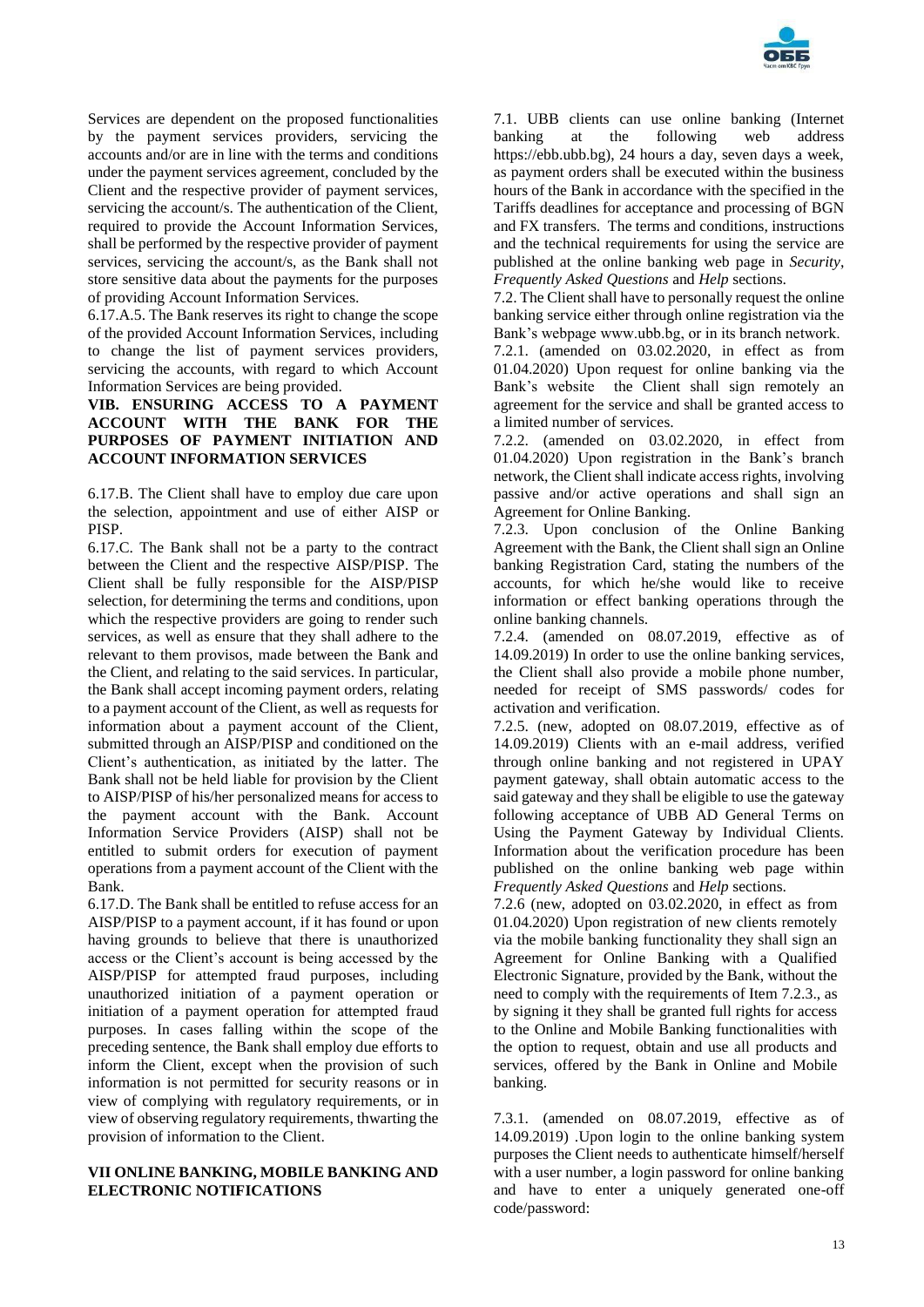

a) received through an SMS to the mobile phone number of the Client, provided as per It. 7.2.4 or

b) generated by a hardware device, property of UBB, or c) generated by a mobile application for iOS and Android operating systems.

7.3.2. (amended on 08.07.2019, effective as of 14.09.2019) Upon executing orders for payment transactions, the Client shall need to additionally enter a uniquely generated dynamic code/password:

a) received through an SMS to the mobile phone number of the Client, provided as per It. 7.2.4 or

b) generated by a hardware device, property of UBB, or c) generated by a mobile application for iOS and Android operating systems.

7.3.3. (amended on 08.07.2019, effective as of 14.09.2019) Upon intrabank fund transfers between own accounts of the Client, as well as upon payments to accounts of trusted beneficiaries, specified by the Client, the requirement under It. 7.3.2 shall not be applied.

7.4. The signing of a Client's instructions to the Bank during the execution of operations within the online banking system through the authentication and signing means, as indicated in Item7.3, shall have the effect of an electronic signature within the meaning of the Electronic Document and Electronic Authentication Services Act (EDEASA), as, on the grounds of Art. 13, Para.4 thereof the Bank and the Client shall agree that in their mutual relations they shall deem such signatures handwritten.

7.5. The online banking services shall be used only upon the personal instruction of the Client. The empowering for using the online banking service shall be made while observing the requirements in the present General Terms. 7.6. Online banking offers the following services: information about current balance on accounts; information about account movements; reports on initiated fund transfer orders for direct debits; information about foreign currency exchange rates; information about utility bill payments and changing the mode of their effecting; registration and withdrawal of consent for utility bills' payment; payment of obligations for utility services with a credit card; ordering of intrabank and interbank transfers, as well as direct debit transfer orders; processing of received transfer orders for direct debits; FX transfer orders, purchase-sale of foreign currency between accounts of the Client; opening of accounts and deposits for natural persons; information about credit cards - checking disposable limits, latest monthly statement, recent transactions, repayment of an utilized credit limit; submitting of orders for trade in securities, for which an agreement for brokerage services has to be signed in advance at a branch of the Bank; adding of existing accounts with UBB for access through the electronic channels; request for debit card issuance by receiving a PIN code via SMS; payment of liabilities for local taxes and fees; changing of system login passwords; changing of a registered e-mail address.

7.7. The Bank shall reserve itself the right to add new and amend the above listed services, while informing its clients through the respective channels and at its internet page.

7.8. The Bank shall be entitled to determine limits for the execution of payment operations through online banking and introduce other restrictions, as well as establish additional requirements, including procedural ones, when this is necessary due to requirements of the effective legislation or for security maintenance reasons in accordance with the technical standards and conditions for online banking.

7.9. Changes, relating to the Client's online profile and his/her access to online banking products and services shall be executed, as follows:

7.9.1 through the online banking channels - as regards the products and services, for which such functionality has been enabled;

7.9.2. After submitting a Data Amendment Card with the necessary changes, signed by the Client at the Bank's branch network;

7.9.3. By a request through the Client Contact Centre.

7.10. Fund transfers through the online banking channels shall be effected, while observing the following terms and conditions:

7.10.1. Fund transfers between residents and nonresidents, as well as cross-border transfers shall be effected while observing the requirements of the Currency Act and the enactments on its application.

7.10.2. The Bank may require the presentation of documents in electronic or paper form, in accordance with the requirements of the effective legislation;

7.10.3. Payment documents with a specified future value date for execution shall be processed on the date, indicated in the payment document, as the processing shall be effected automatically one-off at the beginning of the system day, upon ensured sufficient available balance in the account as at the previous day end.

# **Mobile banking**

7.11. (amended on 21.10.2019, effective from 01.11.2019) Upon signing an online banking agreement the Client is being provided with the opportunity to make inquiries on the accounts, requested for access via online banking, as well as to request and use all offered services and effect particular transactions via the specialized application for mobile devices on iOS and Android operating systems, called Mobile Banking.

7.12. The instructions and the technical requirements on installing and using the application, as well as the comprehensive list of transactions and services, accessible through the mobile application, are described in *electronic banking Channels* section on www.ubb.bg, as well as in *Security Recommendations* and *FAQ* sections of the specialized mobile banking application. .

7.13. The rules and regulations for online banking in the present General Terms shall also be applicable to the mobile banking, unless indicated otherwise herein or in the online banking agreement.

7.14. For activation of the mobile banking application the Client shall identify himself/herself by entering the valid for online banking user name, login password and code, sent to his/her mobile phone. For access, inquiries, registration for services and placing payment orders with the Bank the Client shall authenticate himself/herself with the PIN code or fingerprint login, set upon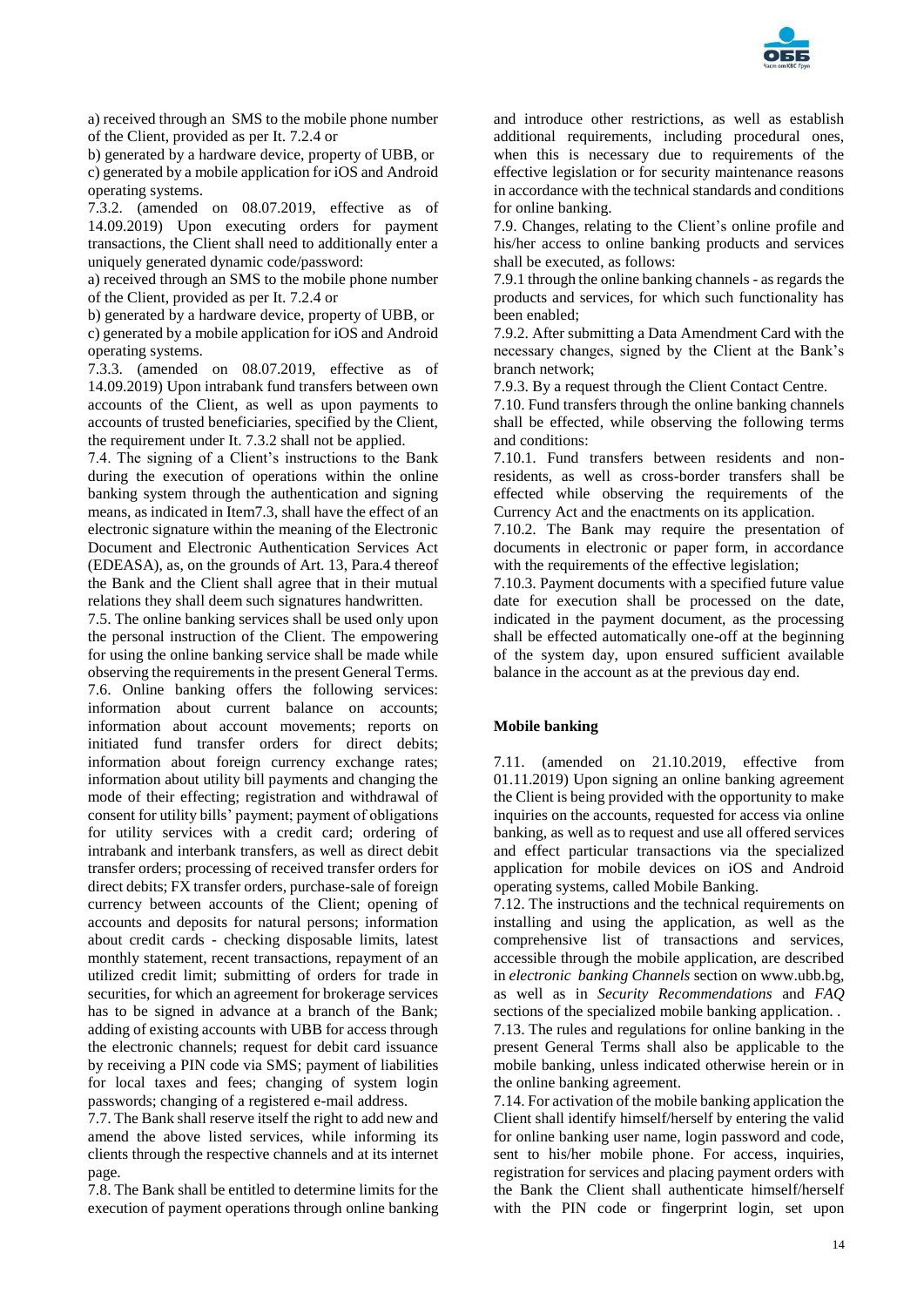

activation of the mobile banking application, as well as with an embedded software token.

7.15. The signing of the Client's statements to the Bank, including upon the execution of operations through the mobile banking application via a PIN code or fingerprint, as well as in a combination of selecting/marking of fields and/or buttons, and/or menus for statement and/or confirmation by the client in the Mobile Banking, shall represent an electronic signature within the meaning of the Electronic Document and Electronic Authentication Services Act (EDEASA), as, by virtue of Art. 13 Paragraph 4 of EDEASA the Bank and the Client agree that they shall consider this signature handwritten in the relationship between them.

7.16. In case the Client operates with the specialized application through a compromised (rooted or jailbroken) device, upon each and every login in the application there will be a warning message on the screen of the device. The Bank shall not be held liable for payment operations, effected through using the specialized application from a compromised (rooted or jailbroken) device.

#### **Electronic notifications**

7.17. (With effect from 01.07. 2019) The Bank's clients may subscribe for the Electronic Notifications service at a branch of the Bank, through online and mobile banking or through the Client Contact Centre. Through this service they will receive information via SMS/Viber/email for their account movements and monthly account balances and via SMS/Viber for transactions with bank cards, as by submitting the request they also acknowledge acceptance of the terms and conditions for using the service, integral part thereof.

7.18. (With effect from 01.07.2019) A fee shall be due for the sending of SMS/Viber messages as per the Bank's Fees and Commissions' Tariff. The Bank reserves its right to send a determined by it number of free-of charge SMS messages to the mobile phone number, stated by the Client to the Bank, concerning transactions with bank cards, as the Client shall be entitled at any time to explicitly refuse their receipt at a branch of the Bank.

### **VIII. (deleted, in effect as from 27.05.2020)**

### **IX. CLIENT CONTACT CENTRE**

9.1. The Client Contact Centre renders over-the-phone services to existing and potential clients of UBB, as follows:

9.1.1. General banking information, relating to products and services, interest rates, fees and commissions, branch network, locations of ATMs and others;

9.1.2. Detailed (individualized) information, relating to used products;

9.1.3. Effecting of amendments to client data, nonrequiring presentation of documents;

9.1.4. Making of changes on products, used by the Client, non-requiring change in the main parameters (interest and fees) of the utilized product. For the purpose the Client should have signed an agreement for the respective product;

9.1.5. (deleted, with effect as from 27.05.2020)

9.1.6. Change in the confirmation mode for utility bills' payment. Upon a selected automatic payment mode the Client shall indicate the respective account /card, from which payments of obligations under a particular identification number will be effected. There is an option to enter/change the maximum amount of the limit per each individual identification number

9.1.7. Servicing of Clients of UBB's online banking, adding/removing an account, adding/changing a mobile phone number for receiving SMS passwords, request for printing a new login password. For the purpose the Client should have signed an Online Banking agreement; 9.1.8. (deleted, with effect as from 08.09.2020);

9.1.9. Accepting complaints from clients;

9.1.10. Effecting of outgoing phone calls to current or potential clients of the Bank.

9.1.11 online communication with current or potential clients of the Bank.

9.2. The Bank shall reserve itself the right to add new and amend the above listed services, while informing its clients through the respective channels and on its internet page.

9.3. For the purpose of guaranteeing the security during the holding of the conversation the Bank shall require authentication of the clients in accordance with the used over-the-phone services and shall record the telephone conversation with the Client for the purpose of improving the service-rendering process and performing a check upon complains by clients.

9.4. (deleted, with effect as from 08.09.2020).

9.5. (deleted, with effect as from 08.09.2020).

9.6. Upon provision of individualized information on the utilized products and services, performance of changes on client data and used products, as well as receipt of client complaints, the Bank shall authenticate its clients by questions, based on the client's registration data. With regard to provision of general banking information, clients' authentication through one-time passwords shall not be required.

9.7. (deleted, with effect as from 08.09.2020)

9.8. (amended on 06.07.2020, with effect as from 08.09.2020) The servicing of clients over the phone shall be only personal.

9.9. Upon initiating the service for signing an agreement for banking products through the Client Contact Centre, the Remote Provision of Financial Services Act shall be observed.

9.10. (amended on 16.03.2020, in effect as from 27.05.2020, (deleted, with effect as from 08.09.2020).

#### **X. RESPONSIBILITIES OF THE PARTIES**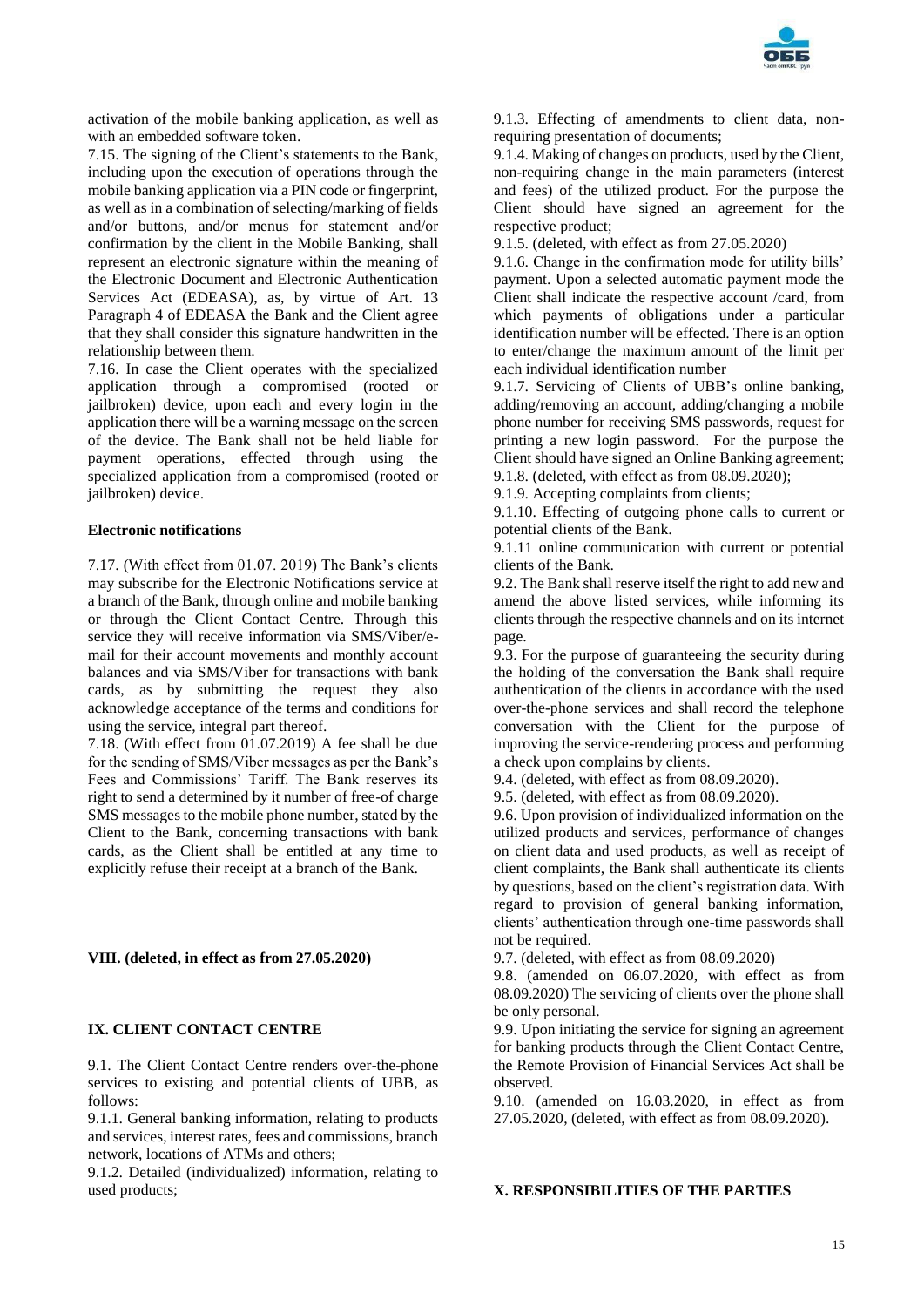

# **General Provisions**

10.1. The Bank shall not be held liable for transactions and legal relations, with regard to which the respective payment instrument or bank account is being used. The Client shall be held responsible for all his/her actions and obligations, originating from the use of a payment instrument or bank account, including after terminating the Agreement.

10.2. The Client shall be obliged to use the bank account, opened with the Bank, or the payment service, provided by the Bank in compliance with the effective legislation, these General Terms and the special conditions, applicable to the respective bank account or payment service. The Client shall be obliged to act with due diligence, as she/he shall neither use the bank account or payment service, nor shall he/she permit third parties to use those for performing actions or achieving goals that are prohibited by law or may infringe upon the Bank's good reputation.

10.3. In case of imposing restrictions on the part of local or foreign government authorities, which impede the effecting of a transaction and block the latter, UBB AD shall inform the Client immediately, as well as render him/her the necessary assistance.

10.4. The Bank shall not be held liable for transaction amounts, blocked due to order of either local or foreign government authorities, in accordance with imposed restrictions.

10.5. The Bank shall be entitled to block at any time the utilization of the account by the Client, including blocking entirely or partially the available funds in the account, as well as the payment instruments, used to access the account, in case of information that funds have been received in the account as a result of fraud. For this act of the Bank the Client shall give her/his unconditional and irrevocable consent by accepting these General Terms and signing the account agreement.

10.6. The Client shall be responsible for orders, submitted by individuals, who have not been duly authorized through his/her fault, such as: individuals, who have presented a power of attorney, compiled by the Client and containing vague provisions, or individuals, to whom a payment instrument has been provided by the Client, which instrument is intended only for personal use.

10.7. The Client, who has ordered the payment, shall be held liable for the consequences, occurred as a result of the wrongful or imprecise filling in of payment documents.

10.8. The Bank and the Client shall not be held liable for the non-performance on their obligations in relation to an agreement for using a payment instrument or a payment account, having occurred as a result of extraordinary technical reasons, such as information systems' failure, communication lines' disruption, electricity outage and others, as well as in case of extraordinary circumstances, such as natural disasters, general strikes, technical malfunctioning, which are beyond their control. Upon suspicion on the part of the Bank as to fraud or security threats, relating to the payment services, rendered to the

Client, the Bank shall employ due efforts to inform the Client thereof.

10.9. The bank shall not be held responsible, in case a payment operation has been rejected due to technical or communication reasons in the systems of other operators, banks or other entities, involved in the payment process, including upon the counterparty's denial to accept the payment for reason of circumstances beyond the Bank's control.

10.10. (deleted, with effect as from 27.05.2020)

10.11. In the cases of remote submission of payment orders, the Bank shall maintain an archive of the conversation with the Client and all initiated operations through the respective channels. As a proof in case of chargebacks the archived data for each effected operation shall also be reviewed.

10.12. In the cases when the Bank is held liable for imprecisely effected, erroneous or unauthorized operations, in order to have its responsibility engaged, it is a mandatory condition for the Client to have informed the Bank of the imprecise, erroneous or unauthorized transaction without unjustified delay, after having received information about its effecting.

10.12.1. Informing without unjustified delay shall mean within 24 hours, counted from the moment, in which the Client has become aware of the effected, but unauthorized by him/her transaction;

10.12.2. In all cases unjustified delay shall be considered the expiry of more than 14 (fourteen) days from the moment, in which the Client has received or respectively could have received (had such option been chosen) a statement on the movement on his/her account. The moment, in which the Client could have received a statement, shall be considered that moment, in which the report on effected transactions was available in online or mobile banking, UPAY payment gateway, the Client Contact Centre or at a bank's branch.

10.13. When the Client has had an objective impossibility to receive a statement, provided upon demand, however more than 13 (thirteen) months have elapsed since the debiting of his/her account, the Bank shall not effect payment operations for rectification purposes.

10.14. (amended on 16.03.2020, in effect as from 27.05.2020) The Bank shall be held liable for the damages, inflicted upon effecting of unauthorized or imprecisely performed operations through the use of a payment instrument, on condition that the Client has performed on his/her obligations for protecting the personalized security features of the payment instrument and his/her obligations under Item. 6.3.- 6.5.2.

10.15. The Bank shall not be held liable, in case the Client's actions have been targeted at committing fraud or he/she has not observed his/her obligations for protecting the payment instrument and/or its personalized security features, nor his/her obligation to timely inform the Bank, due to malice or utter negligence. Utter negligence within the meaning hereof shall mean the following non-exhaustively listed cases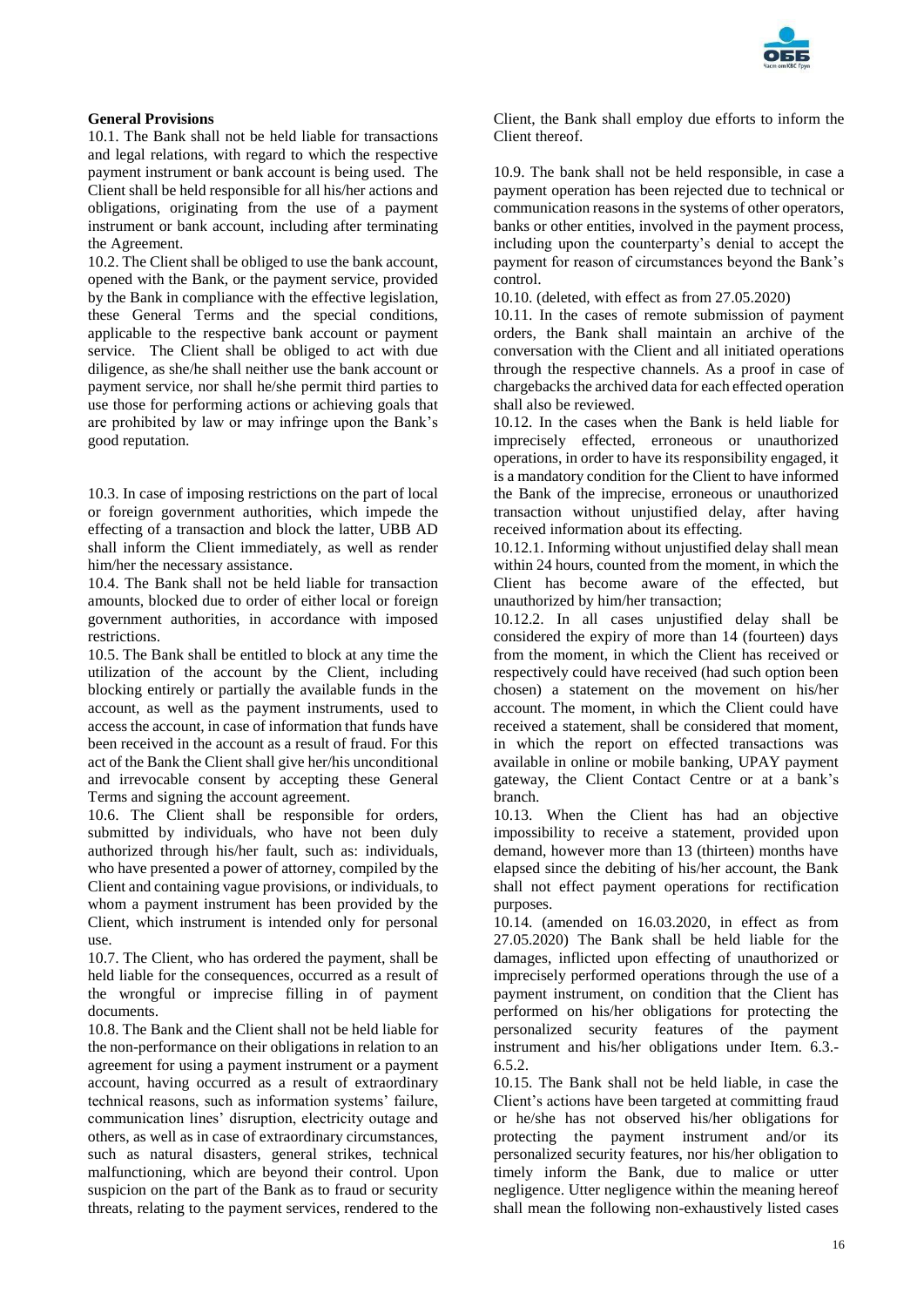

of failure to protect either the payment instrument and/or its personalized security features on the part of the Client:

10.15.1. The Client has failed to observe the requirements and the recommendations of the Bank, described in *Security* Section, published at the online banking page, with regard to payment operations, effected through online banking or the security recommendations, described in the mobile banking application. The Client shall be obliged to inform himself/herself on a regular basis about amendments and supplements to those recommendations, as well as to observe them;

10.15.2. The Client has allowed the disclosure to and utilization by a third person of the former's means for electronic authentication, described in detail in Item 7.3 with regard to payment operations, effected through online banking.

10.15.3. (deleted, with effect as from 27.05.2020)

10.15.4. The Bank shall not be held liable for any damages, losses and/or missed profits, incurred by the Client and related to the used by the Client Account Information Services, if the provision by the Client of personalized security means for access to the account with the payment services provider, servicing the account/s, with regard to which these services are being provided, has been made in breach of the concluded agreement between the Client and said provider.

10.15.5. The Bank shall not be held liable before the Client in case of fees, charged by the payment services providers, servicing the account/s, with regard to which the Account Information Services are being provided.

### **Imprecisely ordered payment operations – imprecise unique identifier (international bank account number – IBAN)**

10.16. The Bank shall not be held liable for reimbursement of the amount under a payment operation in case of a valid, but incorrectly stated unique identifier on the part of the Client-payer. In this case the Bank shall employ reasonable efforts in view of reimbursing the amount under the payment operation, for which the Client shall owe a fee, as specified in the Bank's Tariff, irrespective of the reimbursement efforts' outcome.

10.16.А. Should the amount's reimbursement be impossible, the Bank, upon a written request by the Client, shall provide him/her with the entire available information, to be used by him/her for recovery of the funds through the general procedure.

# **Imprecise text data**

10.17. In the cases when imprecise text data has been stated upon effecting a fund transfer, the stated unique identifier (IBAN of opened accounts) shall have priority.

### **Imprecisely and erroneously effected payment operations**

10.18. The Bank shall be held liable for consequences, occurred as a result of imprecisely effected orders of the Client.

10.19. When as a result of imprecisely effected by the Bank, but a correctly filled in payment order, an account has been credited with a different Account Holder than the one, stated in the payment order, the Bank shall reimburse to the Payer the amount of the imprecisely effected payment operation by the next business day, after it has been notified by the Payer or the Bank itself has established the error, as it shall initiate a rectification transfer to the beneficiary's provider of payment services.

10.20. In case the Client is a beneficiary of an imprecisely effected transfer, as a result of error of another payment institution, the Bank shall be entitled to effect a rectification transfer upon the request of the payer's provider of payment services within one month of the date, on which the payer's provider of payment services was informed of the error. The Bank shall make the correction within 5 days of receiving the rectification request from the payer's provider of payment services.

### **Operations, unauthorized by the Client**

10.21. (amended on 16.03.2020, in effect as from 27.05.2020) The Client shall bear the losses, relating to all unauthorized payment operations, originating from the use of a lost, stolen or embezzled payment instrument, in amount not more than BGN 100 (one hundred Bulgarian leva), except for the cases when the payment instrument's loss, theft or embezzlement could not have been found by the Client prior to the payment and the Client has not acted with the aim to defraud or the damage has been inflicted by a Bank employee's omission or commission. In case of unauthorized payment operations, caused by the Client through either fraud or non-performance on one or more of his/her obligations for protecting the payment instrument's personalized security features and its obligations under Item 6.3 through Item 6.5.2 due to malice or utter negligence, the damage shall be borne by the Client, irrespective of its amount.

10.22. The Bank shall refund to the Client the value of the unauthorized operation and when necessary, shall restore the Client's account to its state, preceding the unauthorized operation, in accordance with the stated in this section, immediately and in any case no later than the end of the next business day, after it has found or has been notified by the Client of the unauthorized operation, except in cases when the Bank has well-founded suspicions about fraud and has informed the respective competent authorities thereof. .

10.22.1. The Bank shall ensure to the Client the possibility to free-of-charge inform him/her of unauthorized transactions 24/7, non-business days included.

10.22.2. In case the Client has proven to the Bank that he/she has employed all reasonable efforts to inform it of an unauthorized by him/her transaction, but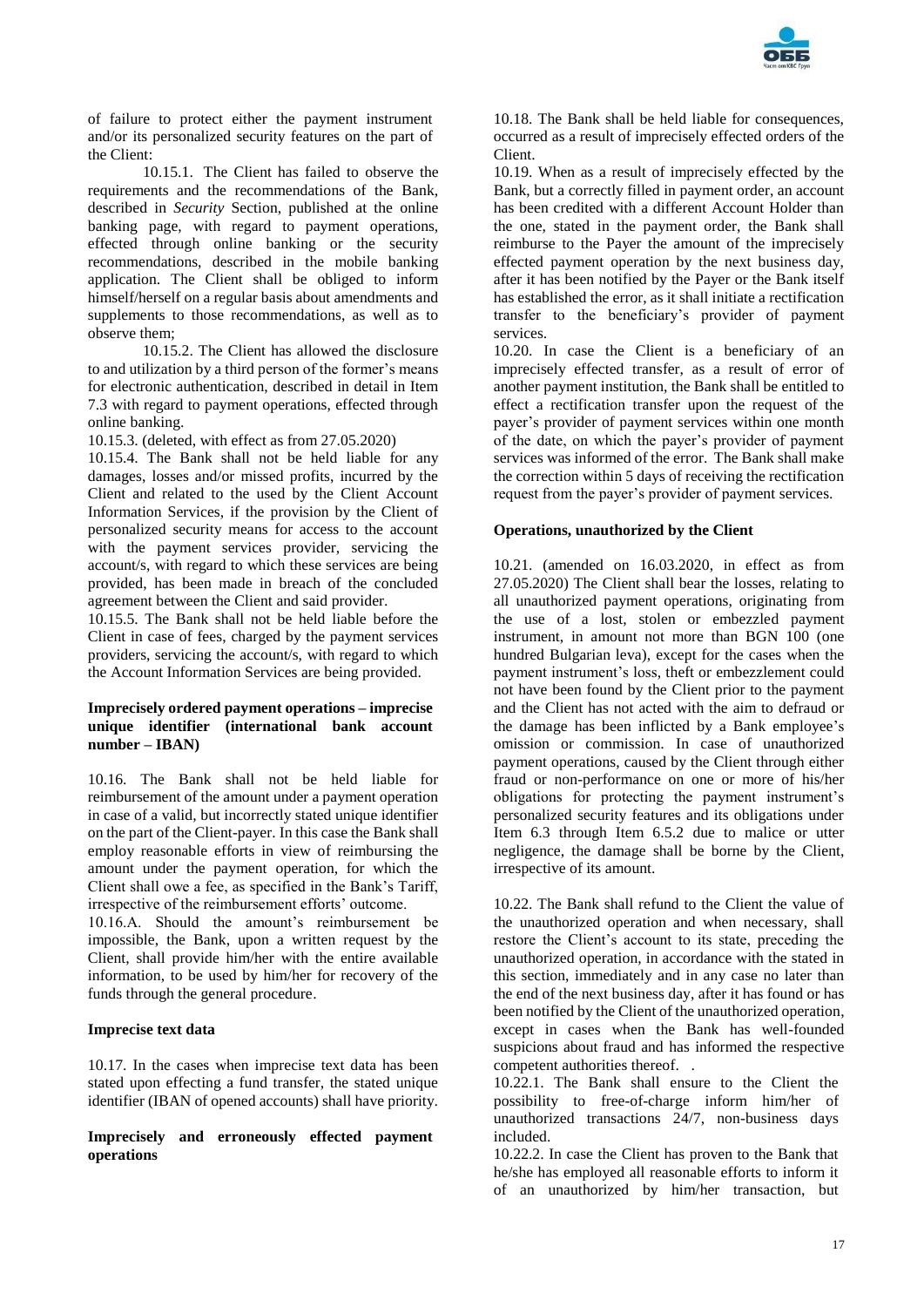

nevertheless he/she has not succeeded in that, then the Client's delay shall not be deemed unjustifiable.

10.22.3. In case unauthorized transactions have been effected after the moment of notification, the Client shall not bear any financial damages, unless he/she has acted through fraudulent means.

10.23.1. (amended on 16.03.2020, in effect as from 27.05.2020) Malice or utter negligence in relation to non-observing the Bank's instructions for protection of the payment instrument can be established through, but not limited to: investigation by the Bank within the proceedings before the Reconciliation Committee on Payment Disputes with the Commission for Consumer Protection; through litigation; upon investigation by police authorities or other appropriate methods.

10.23.2. The client shall provide his/her consent for the investigations under the previous Item 10.23.1., as well as render full cooperation for clarifying the circumstances, subject to the check.

10.24. In case of unsubstantiated chargebacks on the part of the Client, for transactions, actually effected by him/her or contesting the amount of such transactions, the Bank shall be entitled to terminate its relations with the Client, with regard to any used product, including also by making several or all of its receivables from the Client callable ahead of schedule.

10.24.1 In case upon completion of the procedure for establishing the operation's authenticity the chargeback has been found groundless:

The Client shall bear all costs, pertaining to the chargebacks procedure;

The Client shall pay a fee for an ill-founded reclaim, in accordance with the Tariff;

Upon proven groundless chargeback, the reimbursed amount as per Item 10.22., shall be debited from the Holder's account/credit limit. If, as at the moment of debiting the funds are insufficient, the Bank shall be entitled to form a debt, representing an unauthorized overdraft, accrued with an interest rate as per the Tariff.

10.24.2. In the cases when the payment operation has been initiated through a Payment Initiation Service Provider (PISP), within the framework of its involvement it shall bear the burden of proof upon ascertaining the payment operation's authenticity, its proper registration and the fact that the operation has not been affected by a technical malfunction or by another flaw, pertaining to the payment service within its domain of responsibility.

### **XI. TERMINATION AND RESCISSION OF AGREEMENTS FOR ACCOUNTS AND PAYMENT INSTRUMENTS**

#### **Discontinuing the use of payment services**

11.1. (amended on 16.03.2020, in effect as from 27.05.2020) In case after a notification in accordance with the procedure of Section II *Communication between the Client and the Bank – becoming aware of the terms*  *and conditions*. *Notifications, messages, statements*, the Client does not accept the new terms and conditions of the Bank, for which a 2-month notice period has been envisaged, he/she may either close his/her accounts or renounce the use of online banking, by visiting a branch of the Bank and terminating the respective agreement.

11.2. If the termination notice has been given within the 2-month period, the operations for termination shall be effected upon the status quo terms. After expiry of the two-month period the operations, relating to the termination shall be effected in accordance with the newly entered into force terms and conditions of the Bank.

#### **Termination of an account agreement**

11.3. In case the particular account agreement does not stipulate a specified period or a special condition for termination, the Client may terminate the account agreement at any time without notice, provided that he/she does not have liabilities to the Bank or there is no distrainment, imposed on the account. For the purpose the Client shall submit a request for account closing according to a sample form of the Bank at a branch of his/her convenience.

11.4. Account, to which there is an issued bank payment card, shall be closed only in case there are no blocked funds in the account under *pending*, i.e. already effected or future payments. Upon expiry of a 7-day period of occurrence of grounds for closing the account and after deducting all due by the Client fees, commissions and other expenses, the remaining account balance shall be paid out in cash at a teller desk or shall be transferred to another account, as indicated by the Client.

11.5. (deleted, with effect as from 01.11.2019)

11.6. The Bank may close an account, as follows:

11.6.1. Upon a 2-month written notice, sent to the most recent address, provided by the Client, which may also be an electronic one;

11.6.2. After expiry of the period, for which the account has been opened or occurrence of a resolutive clause, specified in the Agreement.

11.6.A. (new, adopted on 11.11.2019, in effect as from 11.01.2020) Upon termination of an agreement for a current account or a savings deposit, all deposits opened thereto shall be terminated as well.

#### **Termination of an agreement for a Payment Account with Basic Features**

11.7.1. The Bank may terminate the PABF agreement unilaterally in the following cases:

1. When the Client has deliberately used the payment account for illegal purposes;

2. Upon non-effecting any payment operation on the account within 24 consecutive months;

3. When the Client has submitted false information to facilitate the account opening, so as to avoid refusal on any of the grounds under Item 4.7.B;

4. The Client no longer resides legally in the European Union;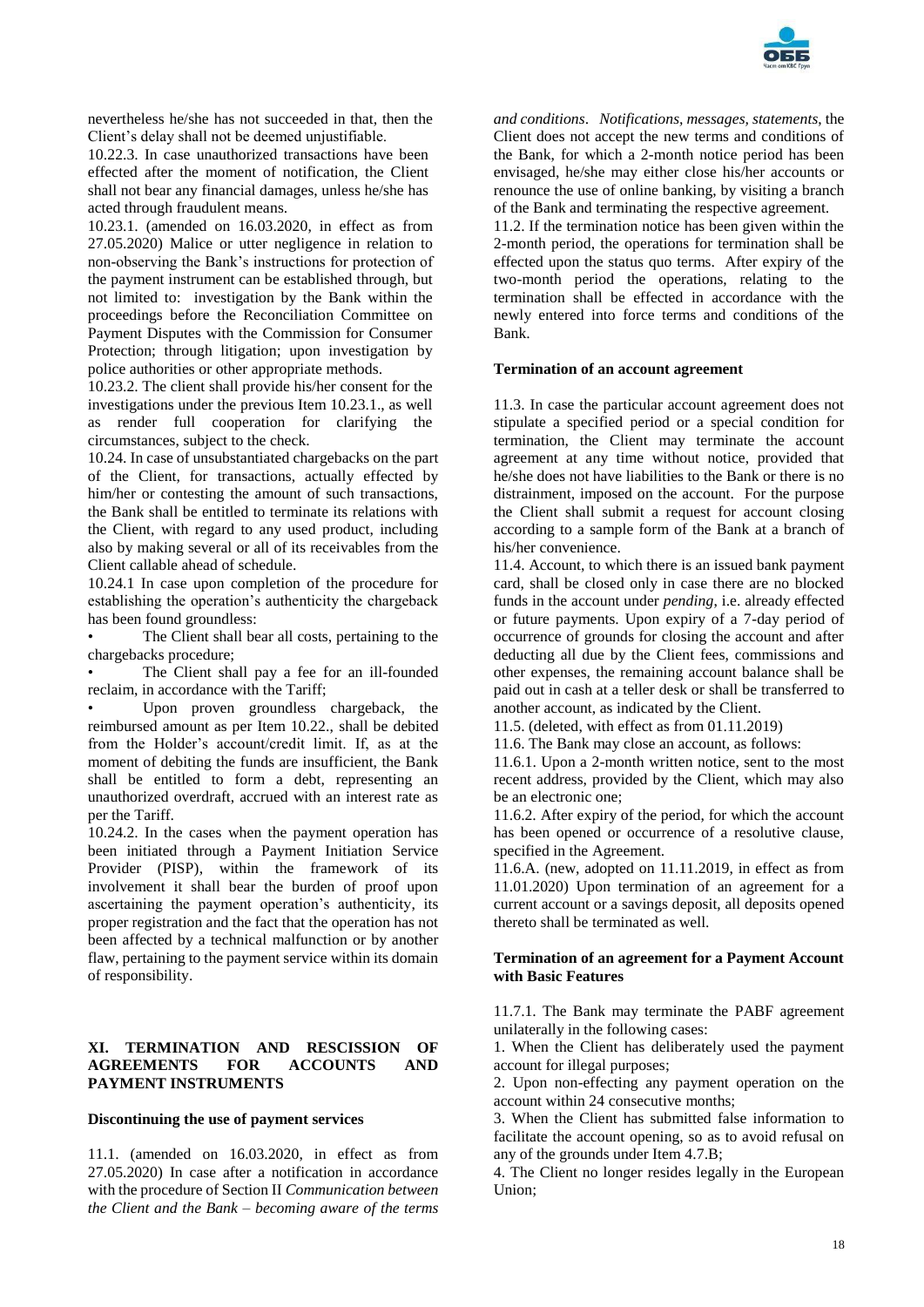

5. The Client has subsequently opened another payment account with basic features with another Bank;

6. On the grounds, indicated in Item 11.18 and 11.19, Section XI hereof;

7. On the grounds, indicated in Item 11.6.1 of Section XI hereof;

11.7.2. The Bank may terminate the Agreement in the cases under Items 2, 4, 5 and 6 of Item 11.17.1 with a 2 month written notice, while in the cases under Items 1 and  $3$  – without notice, by informing the user of the reasons and grounds for termination. With the termination notice the Bank shall inform the user of the procedure for lodging a complaint against the termination as per Art. 174 of the Payment Services and Payment Systems Act and of the possibility to refer to the BNB and the Payment Disputes Reconciliation Committee. .

#### **Termination of an agreement for online banking**

11.8. The agreement for online banking is being concluded for an indefinite period of time.

11.9. The online banking agreement specifies a period for termination with a notice by either the Client, or the Bank. The termination of the online banking agreement shall also discontinue the access to the profile through the mobile banking application.

11.10. In case of a submitted notice for termination of the agreement, the Bank shall execute the operations, ordered by the Client prior to receiving the notification. 11.11. Upon termination of the agreement the Client shall be obliged to return all devices, received from the Bank in relation to using the payment instrument.

11.12. (deleted, with effect as from 27.05.2020)

11.13. (deleted, with effect as from 27.05.2020)

11.14. (deleted, with effect as from 27.05.2020)

#### **Termination of contractual relations with regard to payment services**

11.15. (amended on 11.11.2019, in effect as from 11.01.2020) The Bank shall be entitled to terminate the agreements for one or all accounts of a certain Client and terminate the other agreements for payment services upon non-performance on obligations, specified in the current General Terms, the particular agreement with the Client, or obligations of the Client, envisaged in the effective legislation, when these obligations concern the relations between the Bank and the Client. The specific grounds (however not only limited to those) can be, as follows:

11.15.1. Providing by the Client of incorrect, imprecise or incomplete data to the Bank, irrespective of the legal relations between the Bank and the Client;

11.15.2. The Client shows bad manners in his/her relations with the Bank (behaves rudely, arrogantly, smears the Bank's good reputation etc.); 11.15.3. The reputation of the Client in public is controversial or according to the Bank there is sufficient data, that the Client breaches the effective laws.

11.16. (amended on 11.11.2019, in effect as from 11.01.2020) In case of termination as per Item 11.15 the Bank shall inform the Client, with which it shall provide him/her with a reasonable period for disposing of the remaining available account balances, returning of devices, property of the Bank, etc.

11.17. (deleted, with effect as from 11.01.2020)

11.18. (amended on 06.07.2020, with effect as from 08.07.2020) The Bank shall be entitled to close an account of a client, who, during a 6-month period, has failed to pay the fee for its maintenance.

11.19. Upon termination of an account/payment instrument agreement, which has been in effect for more than 6 months, the Client shall not owe fees or penalties for the termination, unless the said termination is due to the Client's non-performance of an obligation of his/hers.

11.20. (new, adopted on 11.11.2019, in effect as from 11.01.2020). Upon termination of an agreement for a current or savings account on the part of the Bank pursuant to Item 11.6.1, Item 11.6.2. and Item 11.15., the Bank shall accrue a fee for storage of cash funds on the available balances in the terminated account/s, which the Client has not disposed of after the termination, in amount specified in the Fees and Commissions Tariff for Individuals.

### **XII. DEPOSIT INSURANCE**

#### **Guarantee amount and scope**

12.1. The aggregated available funds on all deposits, opened in the name of a Client, irrespective of the currency, in which they have been opened, are guaranteed in amount up to BGN 196 000 (one hundred ninety six thousand Bulgarian leva).

12.2. A larger guaranteed amount may be arranged pursuant to the Bank Deposits Guarantee Act. In this relation the following deposits are guaranteed in amount up to BGN 250 000 for a period of three months as of the moment when the amount is credited to the depositor's account, or as of the moment the depositor has acquired the right to dispose of the deposited amount:

1. Deposits of natural persons, originating from deals with residential real estates;

2. Deposits of natural persons, originating as a result of paid amounts on the occasion of entering into or dissolving a marriage, termination of labour or business relations, disability or death;

3. Deposits, originating as a result of insurance or social security payments or payments of damages from crimes or repealed sentences.

12.3. The deposits under Item 12.2 are not taken into consideration while calculating the total amount of the Bank's liability to a single depositor pursuant to Item12.1.

12.4. In case the deposits, opened by the Client are more than one, in order to define the total amount of the Bank's obligation, all deposits, including the amount of interest accrued, shall be summed up. Deposits in foreign currency shall be paid in their BGN equivalence, calculated at the exchange rate of the Bulgarian National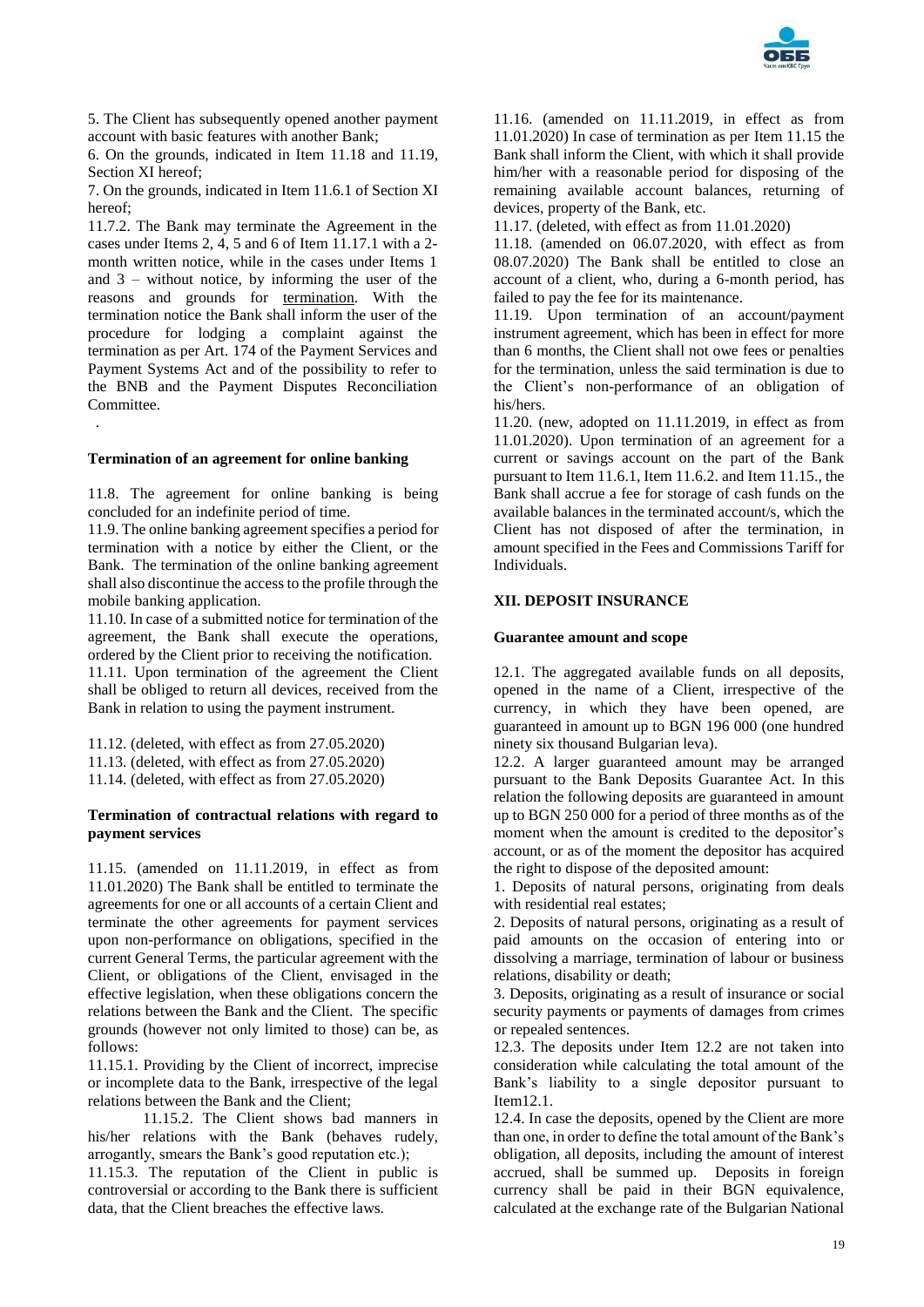

Bank as at the date of issuance of a deed pursuant Art.20, Para.1 of the Bank Deposits Guarantee Act.

12.5. In case there is a deposit in favour of a third person, entitlement to receive a guarantee on the deposit shall have the one, in whose favour the deposit has been opened (the beneficiary), unless the agreement stipulates otherwise.

12.6. The Bank shall provide the Client with basic information about the guaranteeing of his/her deposits, the amount of the guarantee and the applicable deposit guarantee mechanism, by providing a Depositors' Newsletter, being an integral part of the Account Agreement. The newsletter shall contain updated information as at the date of signing the Agreement, as its parameters may be changed upon amendments to the legislation. The Bank shall undertake to maintain up-todate information about the guaranteeing of deposits, which information shall be displayed on the information boards in its branch network, as well as on the Bank's website, from where the Client shall undertake to keep himself/herself informed on a regular basis.

#### **Deposits, non-covered by the guarantee**

12.7. Guaranteed amounts of deposits with the Bank shall NOT be paid to:

1. Other banks, when the deposits have been opened on their behalf and at their expense;

2. Financial institutions, pursuant to Art. 3 of the Credit Institutions' Act;

3. Insurance and reinsurance companies under Art. 8 of the Insurance Code;

4. Pension Assurance Companies and Compulsory and Voluntary Pension Assurance Funds;

5. Investment intermediaries;

6. Collective investment schemes, national investment funds, alternative investment funds and Special Purpose Vehicles;

7. State Budget spending entities under § 1, Item 5 of the Additional Provisions of the Public Finance Act;

8. The Investor Compensation Fund, the Bulgarian Deposit Insurance Fund and the Guarantee Fund under Art. 287 of the Insurance Code.

12.8. No guarantee shall be provided for deposits, having originated from or related to deals or actions, constituting money laundering within the meaning of Art. 2 of the Measures Against Money Laundering Act, or financing of terrorism within the meaning of the Measures Against the Financing of Terrorism Act, established with an enforceable judgment.

12.9. Deposits, which holder has not been identified pursuant to Art. 3 of the Measures Against Money Laundering Act as at the date of issuance of a deed under Art. 20, Para. 1 of the Bank Deposits Guarantee Act, shall NOT be paid either.

#### **Mechanism for guaranteeing deposits and procedure for payment**

12.10. In case of revoking a license for carrying out banking activity, the Fund shall pay the liabilities of the Bank to the Client up to the guaranteed amounts. The payment shall be made through one or more banks, specified in a list, issued by the Management Board of the Fund.

12.11. Within a period of not later than two business days prior to initiating the payment of amounts by the Fund, the Management Board of the Fund shall be obliged to announce in at least two central daily newspapers and on its website the date, as from which the Bank's depositors will be able to receive payments from the Fund, as well the bank or the banks, through which these payments will be effected.

12.12. The Fund shall provide the Bank's depositors with access to the amounts, subject to reimbursement under the guaranteed deposits, not later than 7 business days from the date of issuing a deed under Art. 20, Para. 1 of the Bank Deposits Guarantee Act.

12.13. Upon availability of extraordinary circumstances, provided for in the Bank Deposits Guarantee Act, this period may be extended, when:

12.13.1. The depositor has no exclusive right over the funds in the account, as the entitlement to receive payment from the Fund lies with the person, in whose favor the deposit has been made, unless otherwise provided for in the agreement and on the condition that the latter person has been identified or may be identified prior to the date of issuance of a deed under Art.20, Para. 1 of the Bank Deposits Guarantee Act, however not later than three months since the date of the deed's issuance;

12.13.2. It has not been established whether a certain person has the legal right to receive the guaranteed amount of the deposit or in case the deposit is subject of a legal dispute; in these cases the deposit shall be reimbursed within 7 business days from the date of notifying the Fund about the dispute's settlement or the legal right's ascertainment;

12.13.3. The deposit is subject to restrictive measures, imposed by either the government or international organizations; in these cases the deposit shall be paid within 7 business days from notifying the Fund about the termination of the restrictive measures' effectiveness;

12.13.4. The amount to be paid is a portion of a temporary high balance in the account, pursuant to the conditions of Art. 12.2., however the extension shall be with not more than three months from the date of issuance of a deed pursuant to Art.20, Para.1 of the Bank Deposits Guarantee Act;

12.13.5. The Fund shall reimburse the guaranteed deposits to a branch of a Bulgarian bank in another Member State, however, the extension shall be with not more than 20 business days from the date of issuance of a deed under Art. 20, Para.1 the Bank Deposits Guarantee Act.

12.14. In order to receive the guaranteed amount, the Client shall have to visit the Bank, determined to effect the payment, present a valid identity document and sign a declaration-statement, certifying, that he/she is neither a spouse nor a relative in a direct or collateral line of descent up to a second degree to individuals, including such falling into some of the categories of management, ownership or control of the Bank.

12.15. The Bulgarian Deposit Insurance Fund shall not owe any interest on the guaranteed amounts.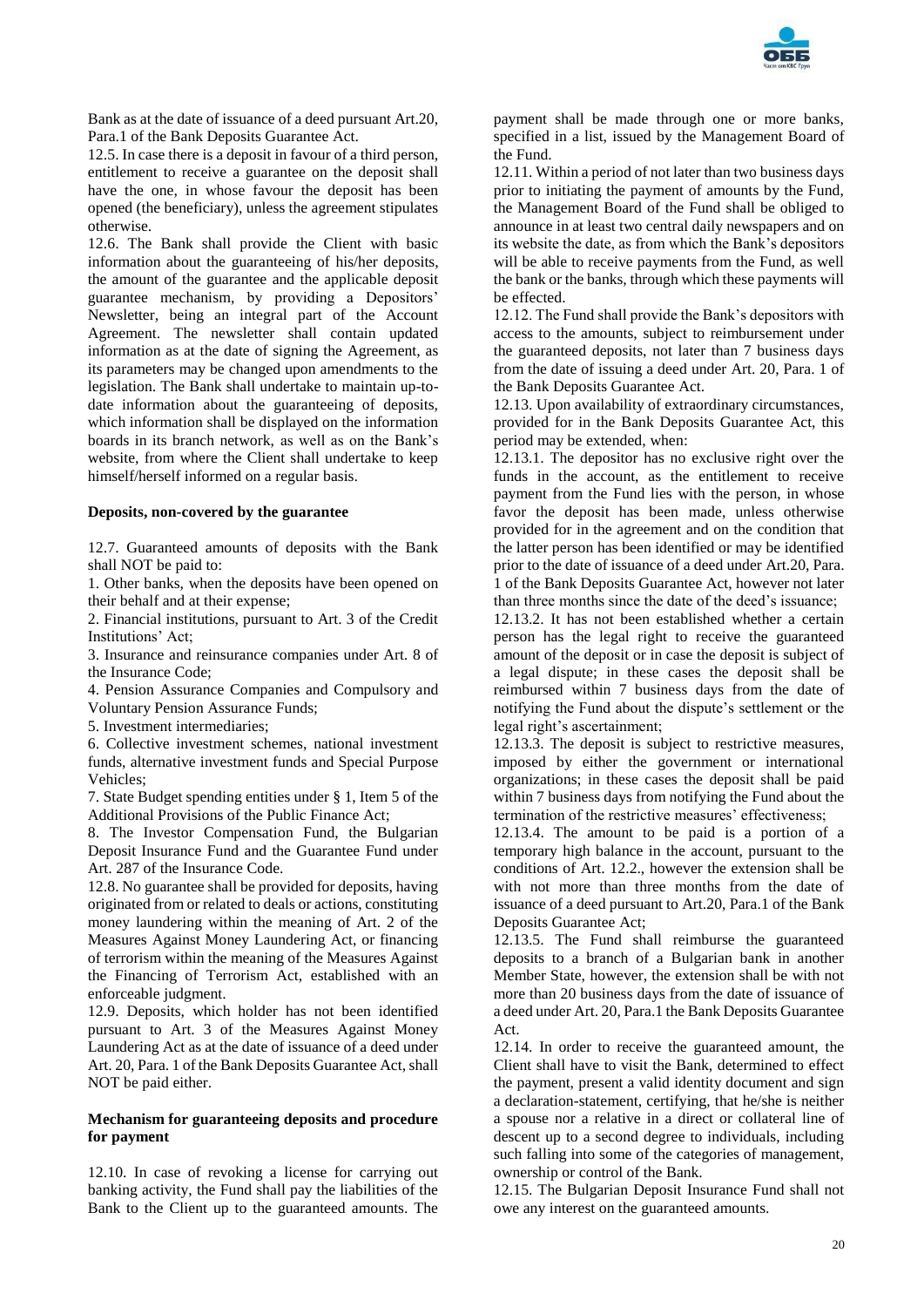

12.16. Any person, claiming to be a depositor, but who has been denied reimbursement of amounts under the deposit within the limit under Item 12.1. and 12.2., and within the deadlines under Item 12.12. or 12.13., or who disagrees with the amount of the sum, reimbursed to him/her, may file his/her objections in writing within a period of up to three months as from the initial date of payment of the guaranteed deposits, with the conservator, temporary administrator or ad hoc manager, liquidator, temporary trustee in bankruptcy or assignee in bankruptcy of the bank. The conservator, temporary administrator or ad hoc manager, liquidator, temporary trustee in bankruptcy or the assignee in bankruptcy shall render their judgement on the objections within a period of 7 days from their receipt. In case the objection has not been granted, the person may claim his/her rights pursuant to the Civil Procedure Code.

### **XIII. PERSONAL DATA**

13.1. The Bank shall process the personal data of its clients by virtue of and in accordance with the Personal Data Protection Act (PDPA) and Regulation (EU) 2016/679 of the European Parliament and of the Council dated 27.04.2016 on the protection of natural persons with regard to the processing of personal data and on the free movement of such data, and repealing Directive 95/46/EC (General Data Protection Regulation). By signing an agreement for account opening, card issuance, use of online banking or other payment services, including the services rendered by the Client Contact Centre, the Client shall state his/her awareness of the document entitled *UBB AD Information on the Processing of Personal Data*, available on the Bank's website, www.ubb.bg, and in the banking halls, and through it he/she has become informed about:

13.1.1. UBB AD in the latter's capacity as a Personal Data Controller and the manner in which the Bank's Data Protection Officer can be contacted;

13.1.2. His/her rights in line with the processing and protection of his/her personal data and the way to exercise those, including information on his/her entitlement to obtain details on the types of data, pertaining to him/her and processed by the Bank, as well as the source of such data, in case they have not been collected from the Client; his/her right to demand that the Bank should obliterate, adjust or restrict the processing of his/her personal data, which processing is being improperly or unlawfully handled; his/her entitlement to data portability; his/her right to object to the processing of his/her personal data, when such is being made on grounds of a legitimate interest of the Bank; his/her right to revoke the provided consent to the processing of his/her personal data for particular purposes, as well as his/her lawful entitlement to appeal before the Personal Data Protection Commission in the latter's capacity as a supervisory authority within the meaning of the General Data Protection Regulation;

13.1.3. The need to have his/her personal data processed and the eventual consequences, upon failure to provide those data;

13.1.4. The grounds for processing of his/her personal data, incl. information that the Bank is not going to process his/her personal data for the purpose of elaborating a client profile and for offering of tailor-made products and services in a direct way, without his/her explicit consent;

13.1.5. The purposes, for which the Bank processes his/her personal data, received under the terms and conditions of the particular Agreement, including together with other personal data of his/hers, which the Bank has lawfully obtained from third parties, incl. other personal data controllers, as well as about the Bank's entitlement to process his/her personal data even after discontinuing the provision of payment services, when such processing is needed for fulfillment of a statutory obligation of the Bank or for protection of its lawful interests, as well as in other cases, permitted by law.

13.1.6.About the recipients, to which his/her personal data could be provided by the Bank in the cases, permitted by law – other personal data controllers or personal data processors, acting on the Bank's behalf, including, but not limited to: state and municipal bodies and institutions, insurance and health insurance companies, credit registers and bureaus, entities specialized in risk analysis and assessment, collecting of receivables or preventing and establishing illegal actions, including crimes; about eventual provision by the Bank of the Client's personal data to third countries, while observing the regulatory requirements, including also electronic cross-border transfer of data, necessary for effecting international transactions, by providing these data to payment systems' operators and other entities, specialized in processing of transactions with payment instruments;

13.1.7. The periods for storage of his/her personal data by the Bank.

# **Recording conversations with a Client**

13.2. With these General Terms the Client shall give his/her consent for conversations, held between him/her and the Client Contact Centre, other employees of the Bank, as well as with third persons, who on behalf of the Bank hold conversations with clients in relation to the payment services, to be recorded by the Bank for the purpose of improving the service and making a check upon complaints by clients. The Bank shall provide these recordings only to the Client in person upon his/her demand or to the competent government authorities, in accordance with the procedure, envisaged by law.

### **XIV. FILING OF COMPLAINTS AND RESOLVING OF DISPUTES WITH CLIENTS**

#### **General Provisions**

14.1. Each Client may file a complaint in relation to the use of payment services in the most convenient manner for him/her: at any branch of UBB; through the Bank's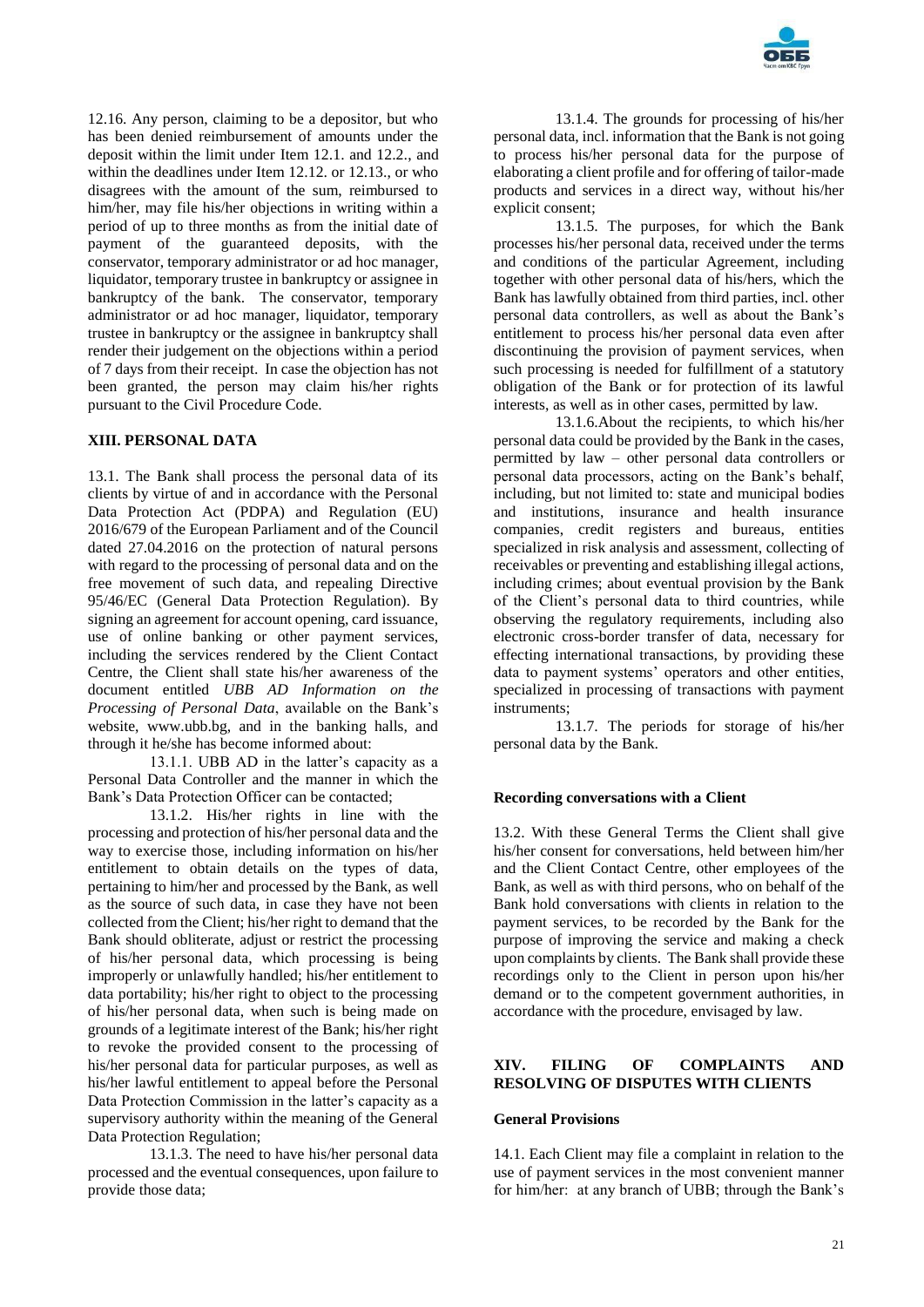

website; at the document registration desk in the Bank's Head Office; through the Client Contact Centre.

14.2. The complaint may be filed on a standard form of the Bank, as the Client shall mandatory state: at least two names, Personal Identity Number, exact address, telephone /e-mail for contact, manner of receiving a reply and a signature, as well as an entry number of a complaint, submitted before the Ministry of Interior, resulting from illegally performed actions by third persons.

14.3. Within a seven-day period the Bank shall reply in the manner, indicated by the Client, or inform the Client of the period, within which he/she shall receive a reply, which period shall not exceed 35 business days of the complaint's receipt, in the cases of factual or legal complexity, as for example – collecting of information from payment institutions or other third parties, initiated penal proceedings on the reviewed case and others.

14.4. In case the Client does not accept the decision of the Bank, he/she may refer the dispute to the Reconciliation Committee on Payment Disputes with the Commission for Consumer Protection or before a competent Bulgarian court.

14.5. In case that a Client has submitted an alert to the Ministry of Interior, including when he/she has granted consent for disclosing facts and circumstances that constitute bank secrecy, the Bank shall assume that it may disclose the necessary information /respectively, bank secrecy/ before the Ministry of Interior authorities in relation to duly investigating the illegally performed actions.

#### **TRANSITIONAL AND FINAL PROVISIONS**

§1. Upon discrepancy between the stipulated in the present General Terms and the Agreement for a particular payment service, the said Agreement's provisions shall prevail.

§2. To all issues, unsettled by these General Terms and the particular agreements, the provisions of the effective laws of the Republic of Bulgaria shall apply.

§3. Any disputes, having originated in relation to these General Terms, shall be resolved through the mutual consent of the parties in accordance with the procedure, specified in *Filing of Complaints and Resolving Disputes with Clients* Section.

§4. In case the Client disagrees with the decision of the Bank, he/she may refer the dispute to the Reconciliation Committee on Payment Disputes with the Commission for Consumer Protection or to a competent Bulgarian court.

§5. The following are integral parts hereof:

1. Information about the settlement of relations between UBB and heirs of deceased clients - available on UBB's web site [www.ubb.bg](http://www.ubb.bg/)

2. Terms and conditions for drawdown and repayment of limits under credit cards - available on UBB's web site [www.ubb.bg.](http://www.ubb.bg/)

3. (new, adopted on 21.10.2019, effective from 01.11.2019) General terms on online inclusion in group insurance policies through UBB Mobile.

§6. The terminology used in these General Terms in

relation to payment services shall have the meaning, specified in the Additional Provisions of the Payment Services and Payment Systems Act.

§7. These General Terms are in effect since 09.07.2018, and with effect from the said date they shall repeal:

1. The General Terms of CIBANK JSC for provision of payment services to individuals and the terms and conditions of the frame agreement for provision of payment services to individuals / users by virtue of the Payment Services and Payment Systems Act) of Cibank ISC<sup>,</sup>

2. The General Terms for Issuance and Servicing of CIBANK's Bank Payment Cards for Individuals;

3. The General Terms, applicable to deposit agreements, concluded with CIBANK JSC.

§8. Not earlier than two months, as from 09.05.2018, the provisions of these General Terms shall repeal the General Terms for using the Cibank Online service, as each user of the said service shall be informed of their applicability upon system login.

§9. Not earlier than two months, as from 09.05.2018, the provisions of these General Terms shall repeal the General Terms of Cibank JSC for effecting utility bill payments.

§10. Not earlier than two months, as from 09.05.2018, the services of the Client Contact Centre as per Section IX hereof shall be gradually launched for all users of payment services, who have concluded agreements with Cibank JSC.

§11. Not earlier than two months, as from 09.05.2018, the *Secure Internet Payments* service as per Section VIII hereof shall be gradually launched for all clients - holders of bank cards, issued by United Bulgarian Bank AD.

§12 The Bank shall announce on its webpage www.ubb.bg, as well as in its banking halls information about the dates of entry into force of the amendments for the users of payment services, stated in §8, §9, §10 and §11 of the Transitional and Final Provisions hereof.

§13 Powers of attorney, composed before a bank employee / internal powers of attorney / until 18.04.2019. will be accepted by the Bank for performance of the acts referred to therein not later than 31.12.2019.

§.14. By 01.09.2019 sending of SMS and e-mail notifications for account movements and transactions with bank cards shall be made in accordance with the currently effective procedure, while effective from 01.09.2019 notifications for account movements and transactions with bank cards shall be sent only as per the procedure, envisaged in Item 7.17 and Item 7.18.

These General Terms are in effect since 01.03.2010, as they repeal the General Terms on Accounts of Individuals, the General Terms on online banking and UBB AD General Terms on Debit and Credit Cards.

These General Terms were supplemented on 15.11.2011, came into effect on their approval date, with their applicability spreading on all signed agreements for payment services with UBB AD.

These General terms were supplemented on 17.05.2013, came into effect on their approval date, with their